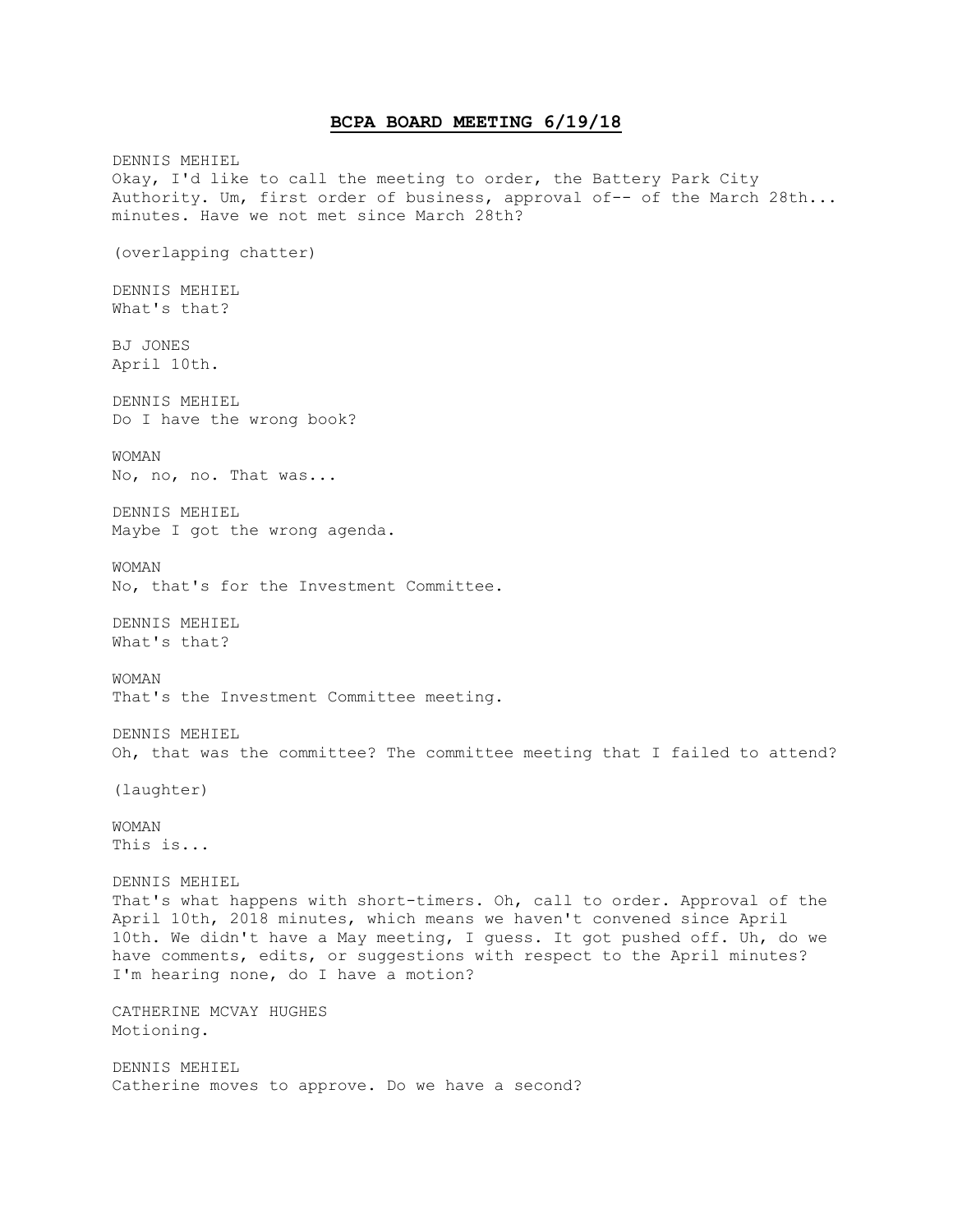LOUIS BEVILACQUA Second. DENNIS MEHIEL We have a second from Lou. I'm hearing no opposition, the minutes are approved. It's time for public comment. NICK SBORDONE Hey, good morning everyone, Nick Sbordone, Communications and Public Affairs, having received your requests for public comment in advance of this morning's meeting. Unless there are any now, any requests, we can move on to the MWBE report, Mr. Chairman. DENNIS MEHIEL Okay. NICK SBORDONE Okay. DENNIS MEHIEL No public comment. Now, I'm going to interpret that as we're doing a lot of things right. (scattered chuckles) WOMAN You know, I'll make a comment. The walkthrough on Second Avenue... DENNIS MEHIEL I'm sorry? Say again, ma'am. WOMAN The walk-- the walkthrough on Second Avenue, (indistinct) was excellent. DENNIS MEHIEL It was? Thank you very much, we appreciate that, and... WOMAN (inaudible) DENNIS MEHIEL Thank you. MAN Thank you. DENNIS MEHIEL All right, Anthony, how are we doing? ANTHONY We're doing very well, good morning, Cathy, Mr. Chairman. For the fiscal year 2017-18, and just a reminder, we follow the state's fiscal year as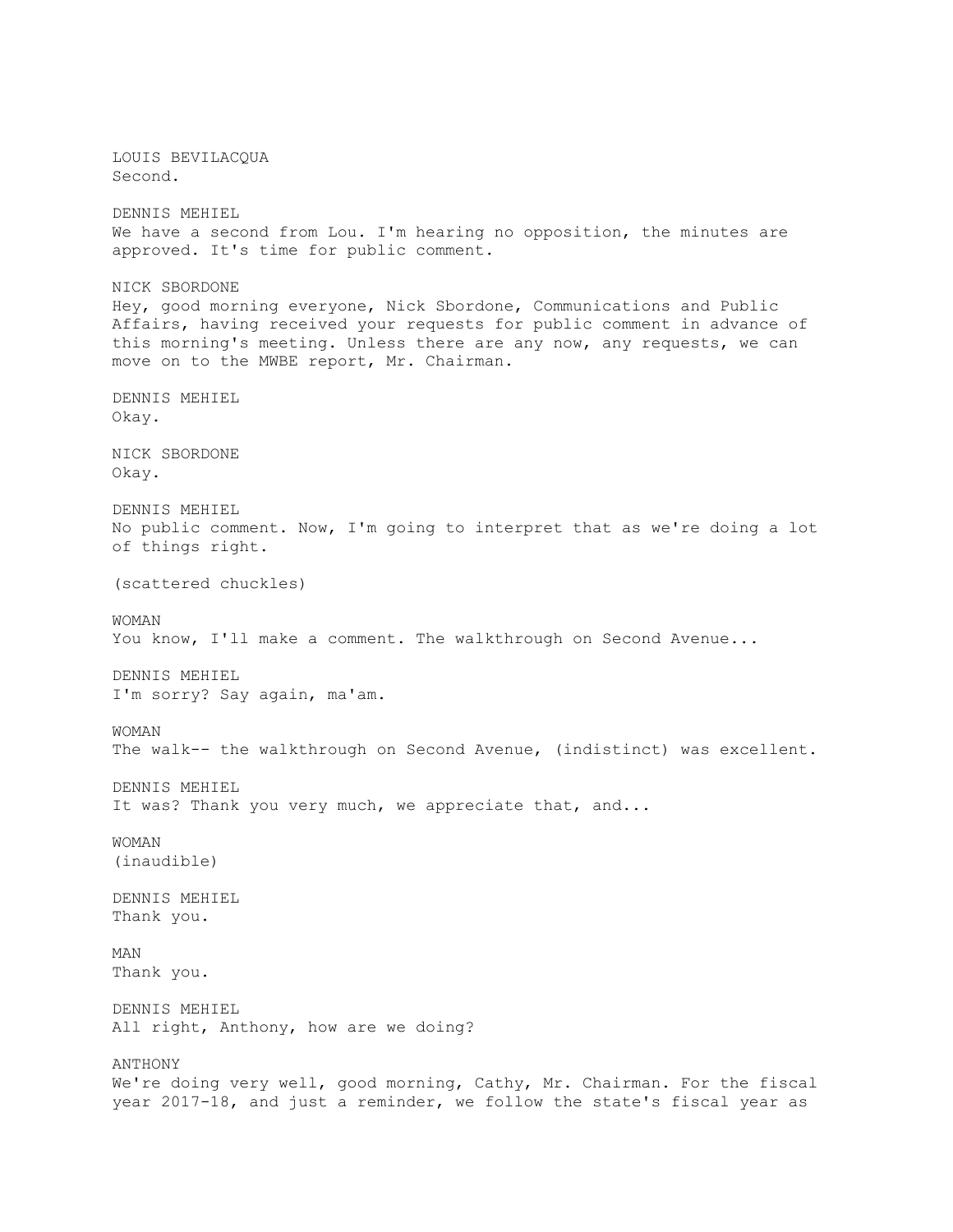far as the MWBE reporting April 1st through March 31st. We hit 30.99%, basically 31% MWBE utilization. Out of that, 13-- just a little over 13% was MBE, and, uh, just under 18%-- 17.9% was WBE. And the breakdown as far as prime and subbed, basically 14% went to MWBE as prime crunch factors. And 16.6, just under 17% went to, uh, MWBEs through subpayments. DENNIS MEHIEL Um, the objective was 30%. ANTHONY 30%. DENNIS MEHIEL And in the, um... MWBE was actually just over, about 31. ANTHONY 31, yes. DENNIS MEHIEL Against a goal of 30. ANTHONY Yes. DENNIS MEHIEL The goal was also 30 on the SDVOB? ANTHONY No. DENNIS MEHIEL No, what is it? ANTHONY The goal was, uh, 6%. DENNIS MEHIEL Six. ANTHONY 6%. DENNIS MEHIEL So the six is added to the 31, and that's how we get to the 38. ANTHONY No. DENNIS MEHIEL It's an aggregate number? ANTHONY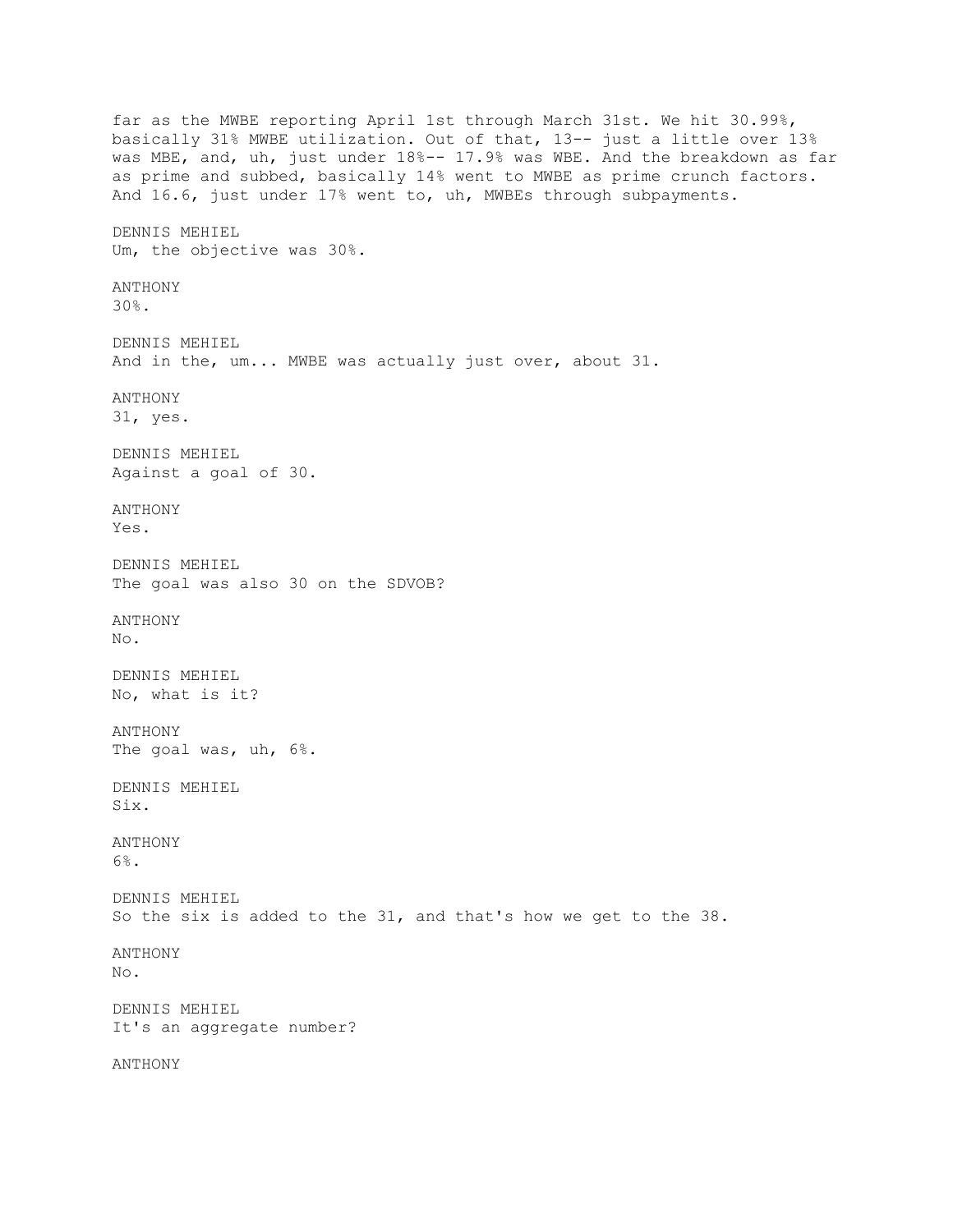It's a-- it's a separate number. Totally-- they're two different separate numbers because of what's allowed, what's an expenditure, what's not allowed. DENNIS MEHIEL So we did 38% against a goal of six. ANTHONY Uh, yes. I would get to that. Um, just finishing up the MWBE, just keep in mind that this is a great number because we had to take credit for the underwater tile work because there were some expenditures to MWBEs. So in reality, our number would have been about 37%, but it went down because that's such a large number. So it's still a great... DENNIS MEHIEL Understood. The larger pool... ANTHONY Exactly. Um, for the SDVOB, uh... again, it's 37.5. The goal was 6%. Keep in mind, we had one large contract, which was the SDVOB contract. Um, so that really pushed the number above where it should be. DENNIS MEHIEL Well, we assume once you achieve this, we achieve it. That's the bar and we have to do that every single time. (laughter) Forever. ANTHONY I wish that was that easy. But we still do very well considering even without that number, we'd be around 9% to 10%, which is still a very good number. DENNIS MEHIEL That certainly is, good performance. Any comments or questions on Anthony's report? Thank you. Uh, quarterly investment report. Where is our CFO? BJ JONES Pam's right here. PAM FREDERICK Thank you. So, thanks everyone, Mr. Chair. Today, the Investment Committee met for our second of, um, quarterly meetings. In attendance, we had the Investment Committee Chair, George Tsunis, members and acting chair Catherine McVay Hughes and Lester Petracca. We reviewed the three items. Um, one was a discussion of the, uh, the authority's approach to environmental, social, and governance issues. It's an area that we feel requires further review. And upon devising a strategy, the committee will present recommendations to the full board, um, at a subsequent meeting with a recommendation on amendment to investment guidelines to reflect our ESG approach. The second item we reviewed, and the committee approved several additional bond issuers that were identified by the investment advisors and verified by legal counsel Hawkins Delafield as authorized investments. For the pledged investment funds as well as our operating

funds, the committee will bring a recommendation to the board in the July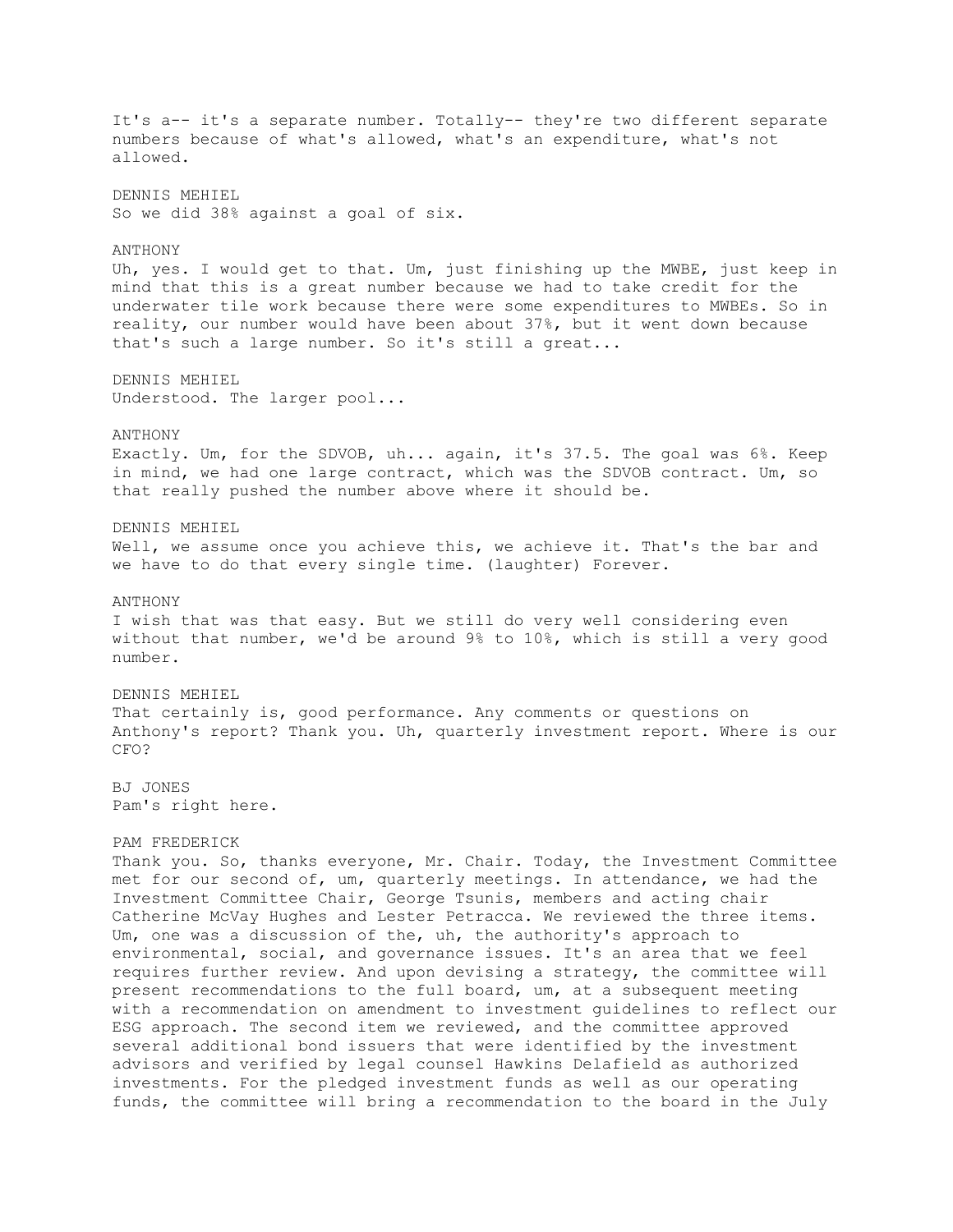meeting to accept these additional issuers. The third item, um, the authority's investment advisors, which consist of PFM Asset Management and Ramirez Ass Management, provided the committee with a detailed review of the authority's second quarter end investment performance. And Steve Faber from PFM will now provide a summary of the investment report. Also in attendance today is Jim Haddon from Ramirez Asset Management. Steve.

## STEVE FABER

Thanks, Pam. Just briefly, the authority's portfolio ended the quarter with approximately 503 million dollars in assets. The mark-- or the quarter was marked by volatility, in a word. At the beginning of the quarter, we saw an equity market correction. We saw-- we witnessed and continue to see challenges with respect to trade policies and tariffs, and the impact they're having on geopolitical world order, et cetera. Those geopolitical contentions also apply to, you know, our issues with respect to-- to North Korea. And then, as always, the Federal Reserve played a major role on interest rates during the quarter. At the-- its March meeting, the Federal Open Market Committee, the rate-setting arm of the Federal Reserve, increased rates 25 basis points. And it's likely, um, that they will raise rates at least one, maybe two more times this year, which will continue to put pressure on the yield curve, but allow fixed income investors to reinvest funds at what would then be higher interest rates, and generate additional interest income. The result of all this is that interest rates across the yield curve, principally in that portion of the yield curve where the authority may invest, the overnight out to 10 year portion of the curve, we saw interest rates move higher on average probably 35 basis points. So, a significant move higher, which has a corresponding negative impact on the market value of-- particularly of intermediate and longer term investments, but has a beneficial impact on those funds that are managed short, or shorter. On slide, um, four of your presentation, you can see the impact on a total return basis for those eight or so accounts that are in fact of the 40-some-odd accounts of the authority, which are in fact managed to specific benchmarks, and are managed on a total-term strategy. I would point out that each of the longer-term indexes, the one-to-five year treasury index and one-to-ten year treasury index saw negative returns for the quarter. Again, you know, as a result of the significant move higher posed by those various geopolitical and other, you know, economic issues globally. The-- the accounts, the authority's accounts managed to those strategies also generated negative returns, but were less negative than the benchmark. So, as I said to the Investment Committee, kind of our twisted way of saying we did better than the benchmark, so we did okay. Nobody likes to see negative returns, clearly. Over the longer period, certainly over the past number of years, and since inception, the portfolios continue to be-- to perform well. The longer term funds are positioned, we believe appropriately. We have-- we, PFM, has maintained, and I think Ramirez can- - can verify for those funds they manage, we've maintained a more conservative duration position relative to the benchmarks over the last number of quarters, i.e. we are shorter on average than the benchmark, which is our way of saying we believe that the-- that interest rates are likely to continue moving higher, so we might position ourselves in a more defensive posture to A) protect the market value of the portfolio, and position the portfolio and the funds to-- to capture those higher interest rates. The-- the shorter term strategy funds, which is largely the pledge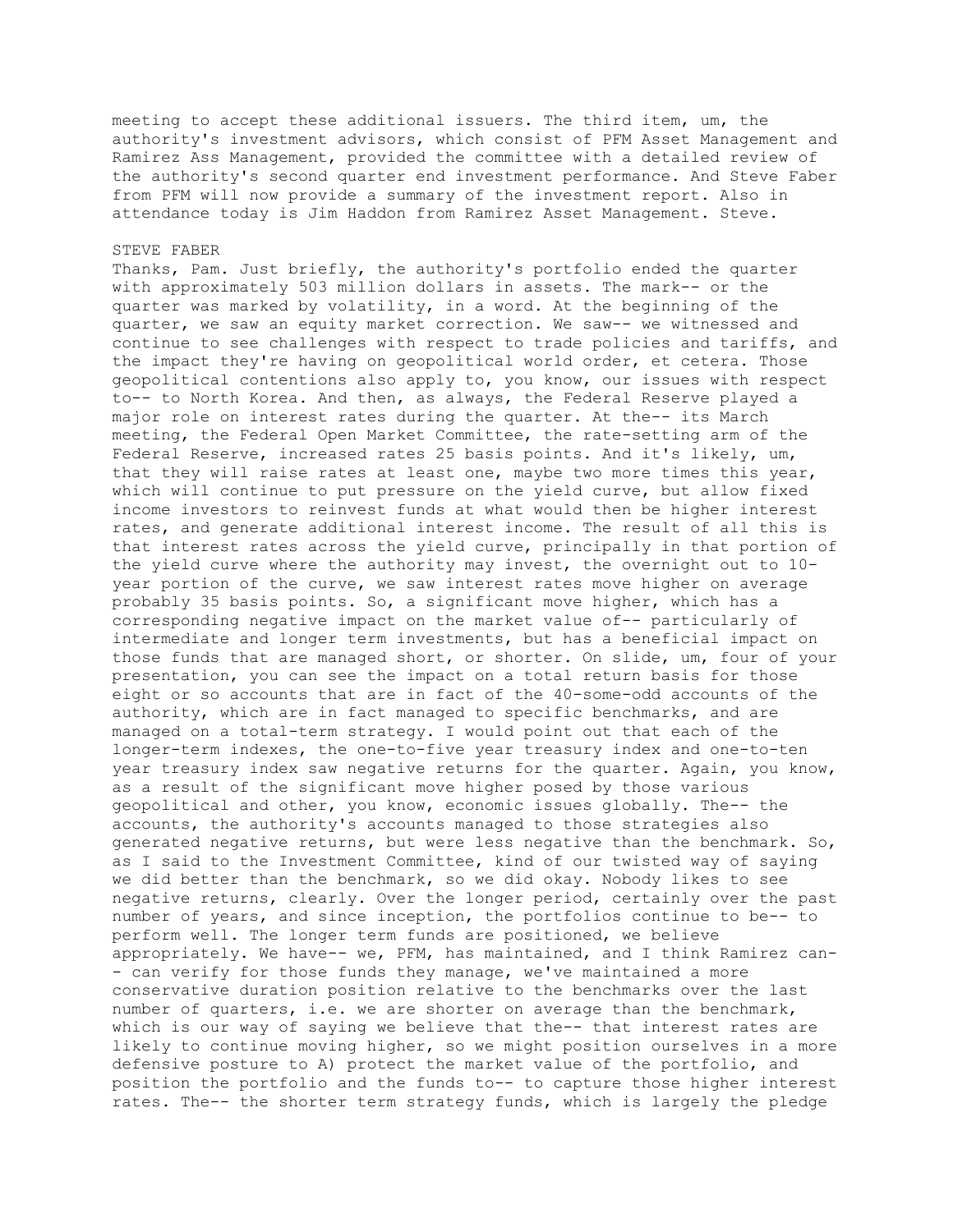revenue account, and then the small project operating account generated positive performance, project operating aligned with benchmark, pledged slightly underperforming the benchmark. That's largely due to the structure of the portfolio, and the nature of the, uh... how those funds are invested, and when those funds are needed during the year. There was about a 60-million-dollar withdrawal-- or transfer, I should say, from that account early in the quarter, which had an impact on-- on performance. But those two funds benefitted again from the money market portion of the-- of the market, and did see positive performance. The total return accounts-- total term funds account for less than half of the authority's total assets. Approximately 58% is in what we call other accounts, which are largely the developer escrows, debt service funds, and other funds that are not managed through total return strategies, but are managed principally on an asset liability matching strategy. So overall performance was, beat the benchmarks. We're certainly not happy about the fact that they were negative performance. But again, volatility in markets is largely responsibility for that. So again, very quick summary. I'm happy to answer any questions that any of the members might have. DENNIS MEHIEL Questions or comments? GEORGE TSUNIS Just one. Do you have a comparison of the benchmarks in your report? STEVE FABER Page four. GEORGE TSUNIS Page four. STEVE FABER Slide four shows... the benchmarks, from the... GEORGE TSUNIS Thank you. STEVE FABER You're welcome. DENNIS MEHIEL Thank you. STEVE FABER Thank you. BJ JONES Next item, Chairman, is an authorization for a reallocating some of our 2013 bond proceeds, which Pamela will also walk us through. PAM FREDERICK Thanks so much. So, several of the capital projects that-- that authorities entail were allocated 13 million of 85 million in bond-- bond funds that were raised in the 2013 bond issuance. Those projects were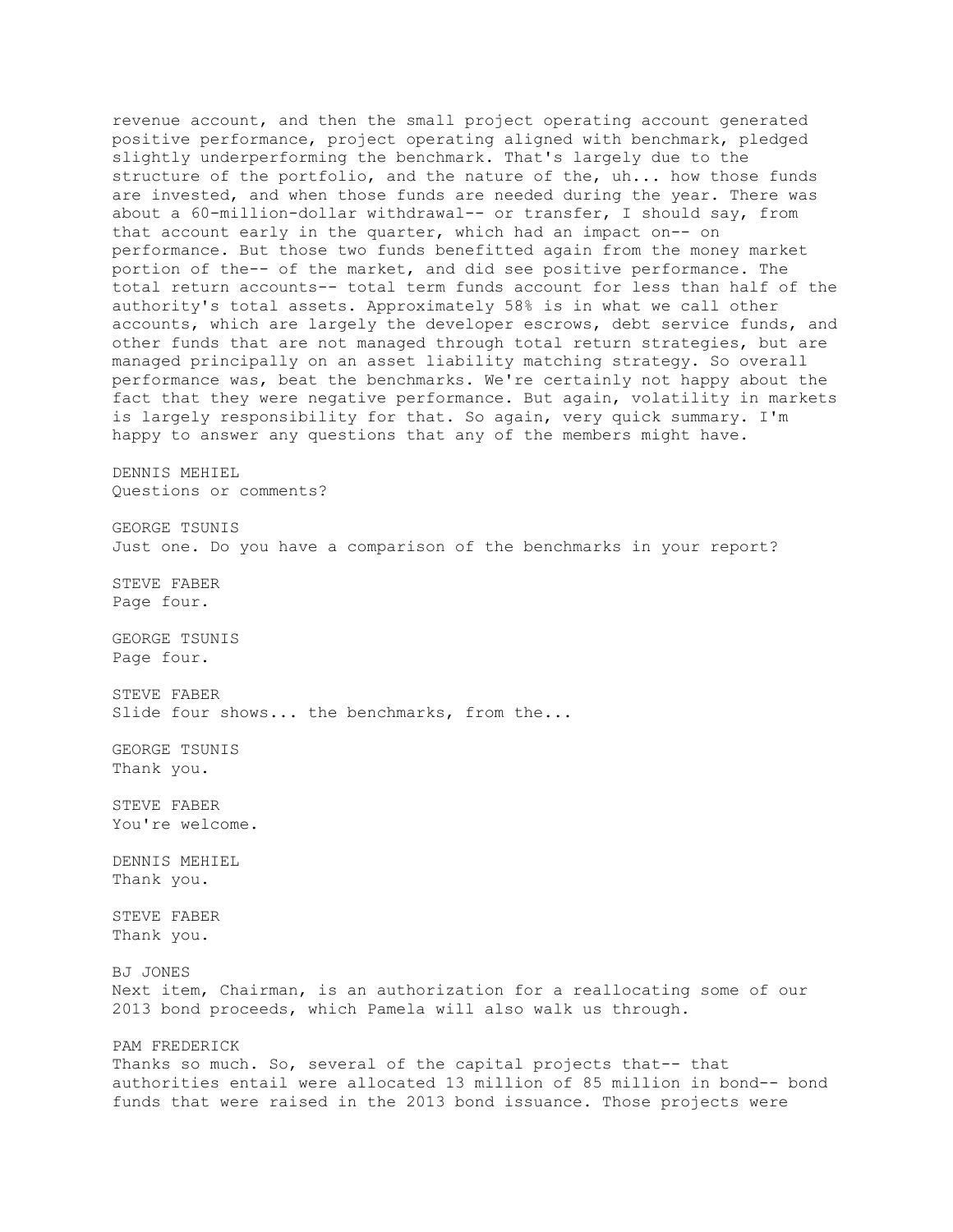completed for amounts below their approved and allocated amounts. Only 9.7 million of that 13 million allocated was required for completion, and that left \$4,015,593 in remaining funds. The project savings ranged anywhere from 50,000 to upwards of one million, and those were derived from various reduced costs, including things like reduced scope, receipt of additional insurance funds, and where bids came in below the original estimated amounts. I think these are also reflective of Gwen Dawson and the real property department's guidance and oversight of our capital spending. The authority seeks approval to reallocate \$4,015,5493 in unused remaining bond funds to the general infrastructure category, and this category is used for unplanned projects, and until new bond funds are issued, will be used for approved but not yet funded projects, such as resiliency planning.

DENNIS MEHIEL And all of these projects are complete.

PAM FREDERICK All of these are complete.

DENNIS MEHIEL You wanna reallocate the-- okay, I understand.

PAM FREDERICK Yes, the remaining.

DENNIS MEHIEL Questions or comments on this request from staff? Okay. Do I have a motion? Motion, do we have a second. I'm hearing no opposition. Motion's approved.

BJ JONES Pam is still up with a time extension for evaluation services.

PAM FREDERICK

Okay, great, thanks. So the authority entered into a real estate appraisal contract with MVS last May 2017. That contract expired in July 2017. The appraisal work of MVS continues. It's helped to guide the authority in establishing valuation methodologies. There remains \$15,000 of the original \$45,000 contract. No additional spending is anticipated above that contract amount, so we're only seeking an extension. So the MVS work, as noted, it continues. Therefore, the authority is seeking to extend the contract to December 2018.

DENNIS MEHIEL Okay. That seems fairly straight forward. Questions or comments on this one? Nothing. Do I have a motion? Louis, off the bat. We got a motion from Lou. How 'bout a second?

LESTER PETRACCA Second.

DENNIS MEHIEL We got another second. Approved.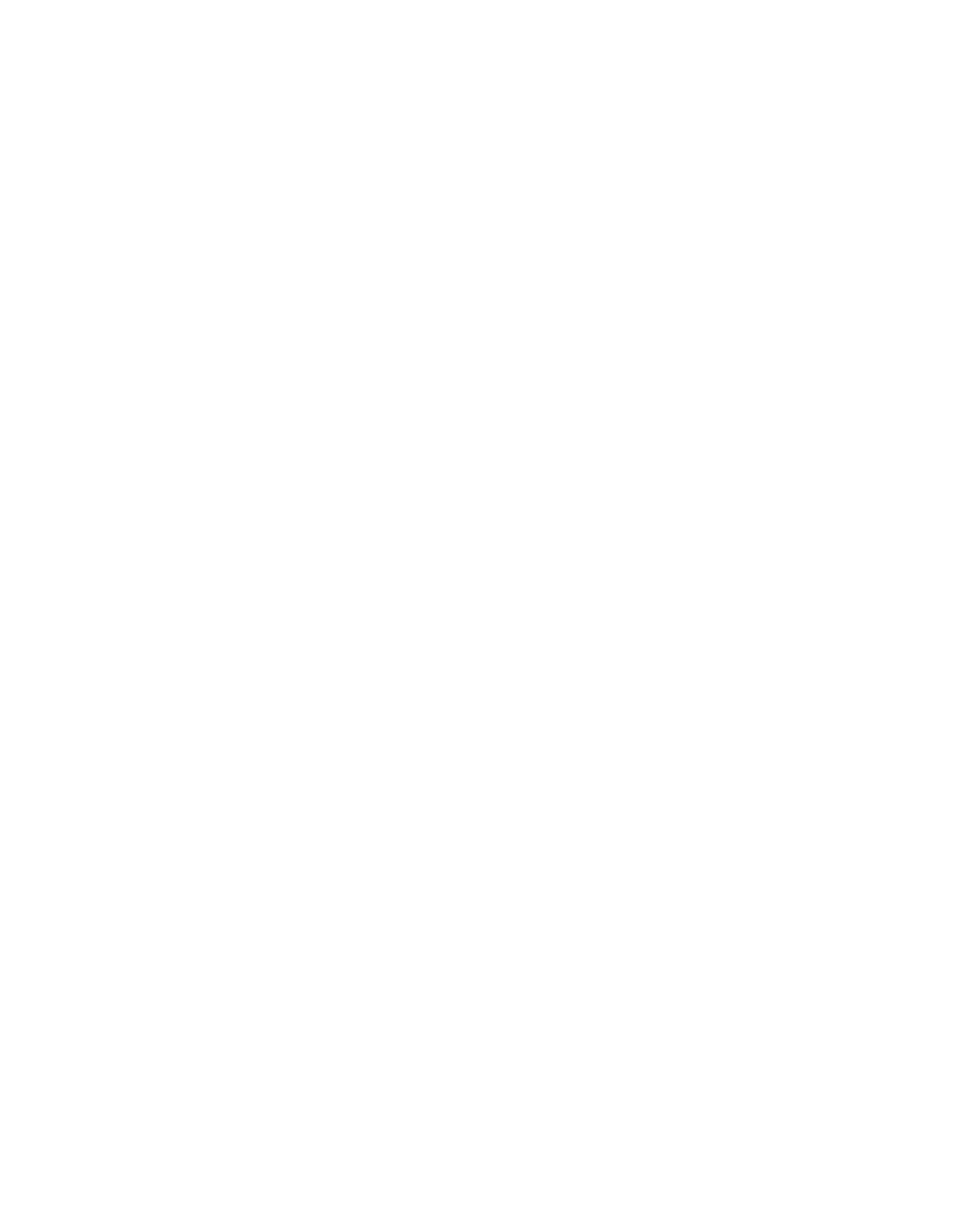BJ JONES Okay, we're trucking. Now, our new Vice President of Human Resources, Sharmila, is going to walk us through a small but important contract that's going before you because of the-- the time, regarding background checks. SHARMILA BAICHU Good morning, everyone. So, the authority has a small contract for ongoing background screening services with the screening and selection services. They're requesting an authorization to extend the contract through October 31st, 2018. The extension (indistinct) the value of the contract by 7,500, bringing the total contract, the overall contract to 32,500. During the extension period, the HR department will be looking to conduct a discretionary consortment to secure a vendor providing services. DENNIS MEHIEL Is this simply a retainer, and wherever we need, we get? Or is it a time and effort with a-- with a general... BJ JONES This is as needed for new hires to do... DENNIS MEHIEL But it's just a fixed amount of money for the period of time. BJ JONES Yeah, there's-- DENNIS MEHIEL We hire ten people or two people, it doesn't matter, we're just... BJ JONES There's a fee per background check, so this would be a maximum amount. SHARMILA BAICHU It's \$112 per check. DENNIS MEHIEL Pardon? SHARMILA BAICHU It's \$112 for a background check. DENNIS MEHIEL 112 bucks. SHARMILA BAICHU Per check. DENNIS MEHIEL And the 25,000 we had was simply a pool of money for that \$112 each.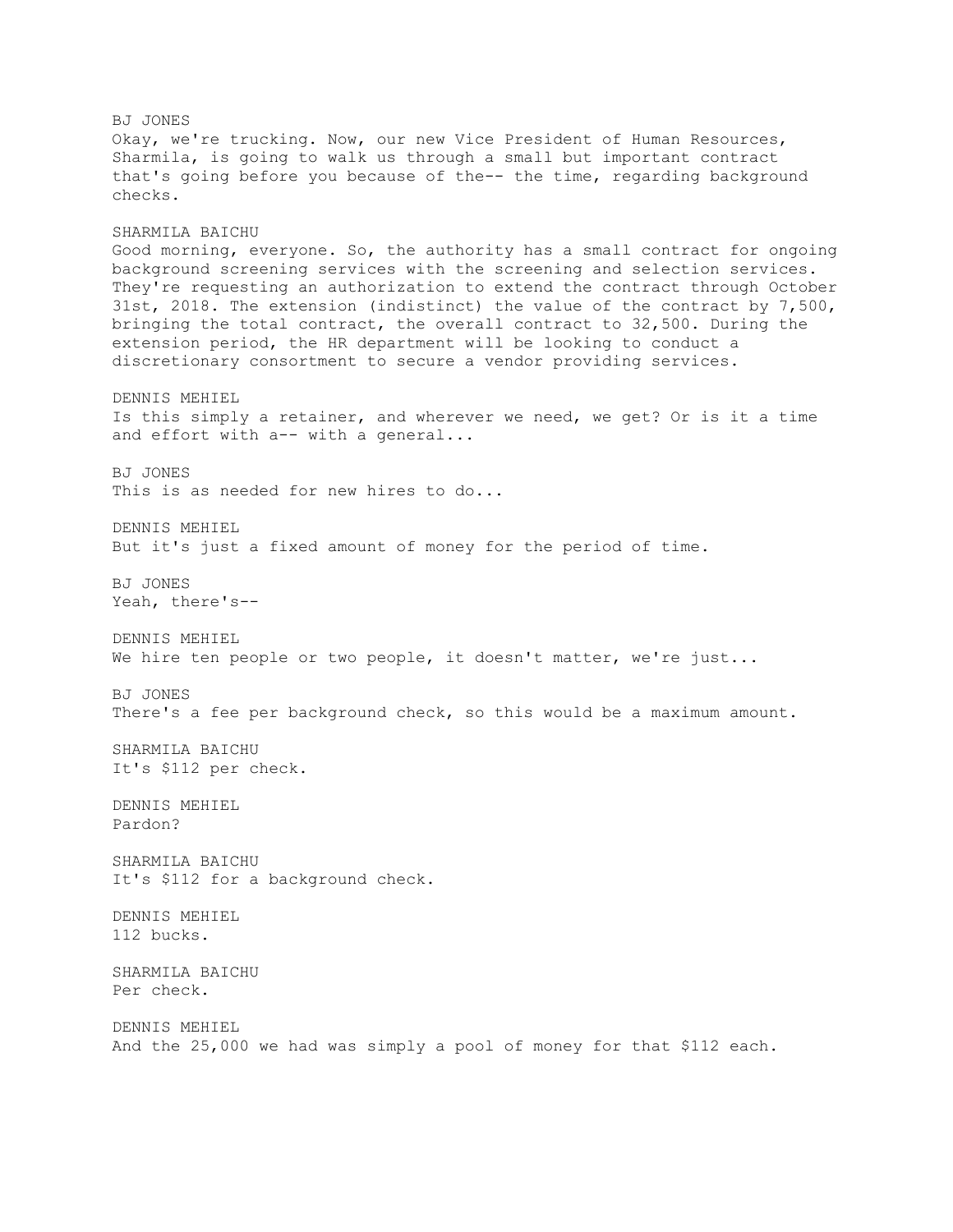SHARMILA BAICHU That's correct. DENNIS MEHIEL Which means we screened... LESTER PETRACCA I'm sorry. DENNIS MEHIEL What did we screen? So if we screened-- we screened 250 people or something in the last two or three years? Or do I have a decimal point in the wrong place? SHARMILA BAICHU We've screened about 70 to 80 people. DENNIS MEHIEL So 80 would be \$10,000. SHARMILA BAICHU So we haven't spent entire value. BJ JONES Yeah, so we haven't spent the entire value on the contract. DENNIS MEHIEL But it expired. BJ JONES Right, and so we want to extend it and add some money so we have it. MAN (indistinct) DENNIS MEHIEL But my question is having expired-- let's say we had the \$25,000 for the three years, whatever it is, and we used up about half of it in actual activity. At the expiration of the contract, the so-called unused funds remains with the vendor. BJ JONES No, no, remains with us. DENNIS MEHIEL So it's disgorged back to us? DONALD CAPOCCIA No, we're not-- we're not putting it over, no. ABBY GOLDENBERG It's on-- it's essentially on call.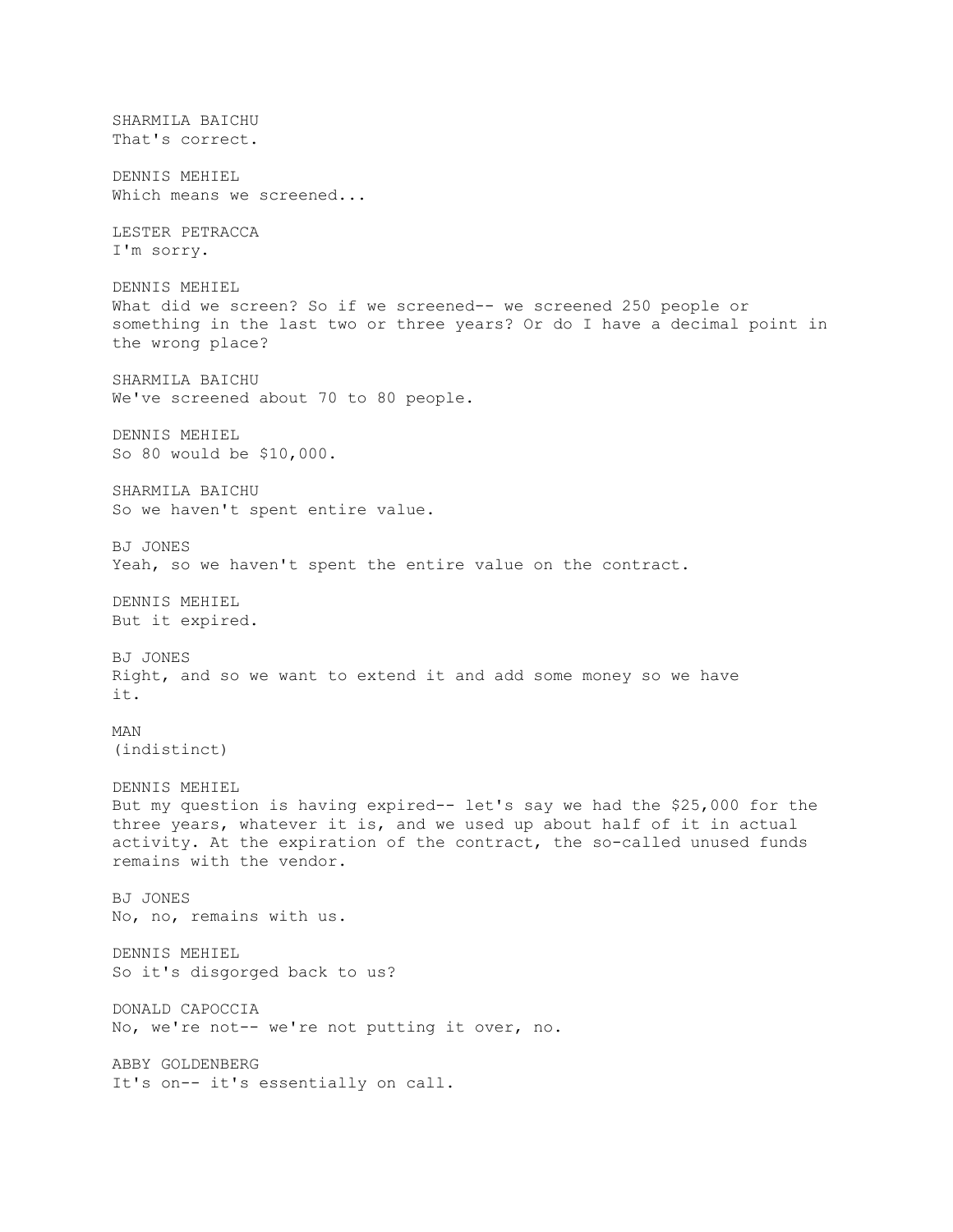DENNIS MEHIEL It's simply an authorization. ABBY GOLDENBERG That's right. BJ JONES Yeah, we pay as we... DENNIS MEHIEL I guess my question is, if we've done 80 at 112 bucks apiece, that's \$10,000, and we have \$25,000 allocated. Leaving aside the calendar, why do we need any more money? SHARMILA BAICHU (indistinct) DENNIS MEHIEL What was that? I can't hear. LESTER PETRACCA It's 80 per year. DENNIS MEHIEL Oh, per year. So you have done 250 at least. BJ JONES Over the course of the contract. DENNIS MEHIEL "You" being us. BJ JONES Correct. DENNIS MEHIEL Right? BJ JONES Yeah. DENNIS MEHIEL Okay, all right, I get it. LESTER PETRACCA And everybody is-- the background check obviously is the same for everybody? SHARMILA BAICHU Yes, it's for all-- all hires, full-time, part-time, seasonal and intern hires.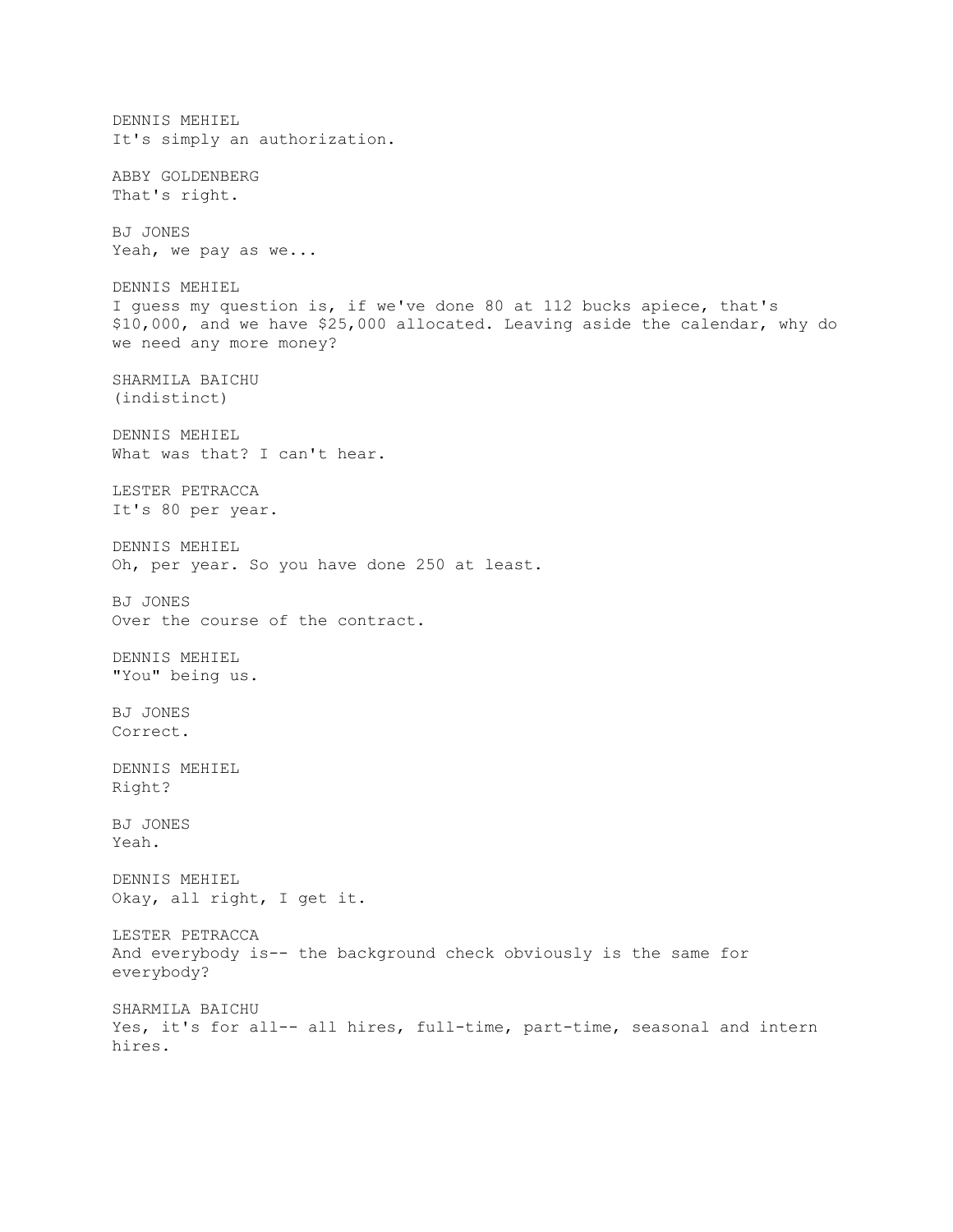LESTER PETRACCA \$112 seems like a very reasonable fee. I don't say that often at these meetings. LOUIS BEVILAQUA What do you get for \$112? SHARMILA BAICHU We get a criminal check, we get a DMV search, a sex offender list search, and also we get a social security validation search. LESTER PETRACCA Criminal as well? SHARMILA BAICHU Criminal as well. LESTER PETRACCA 112 bucks, that's pretty good. DENNIS MEHIEL I suppose. It saves a lot of time going around on Google. Presumably. Hopefully what we get has been through-- put through some kind of a screen and it's legit. Okay, well, all right, so another 7,500 on top of the 25, total of 32,500. And this is-- remains with an October expiration? That's gonna get you through... Well, we're deep into the season now. We're hiring all our temps and everything down at the park, so. Okay. Any other questions or comments? We have a motion. LESTER PETRACCA So moved. DENNIS MEHIEL Second? We have a second. Approved, thank you. BJ JONES Next up is our new Vice President of Administration and Strategic Planning, Eric Munson, who has a request related to... DENNIS MEHIEL Hello, Eric. BJ JONES ...printing and-- printing and shipping and more. ERIC MUNSON Good morning, everyone, and thanks for the opportunity to serve. We're requesting to enter into agreement with Shoreline Graphics, a women-owned business that provides comprehensive printing, postage and shipping services. We're bringing this to you not because it exceeds the monetary quarter threshold, but because it will exceed one year. The proposed contract would not exceed \$180,000 over its three-year term. And if we

don't spend the full contract amount, we won't (inaudible). The firm was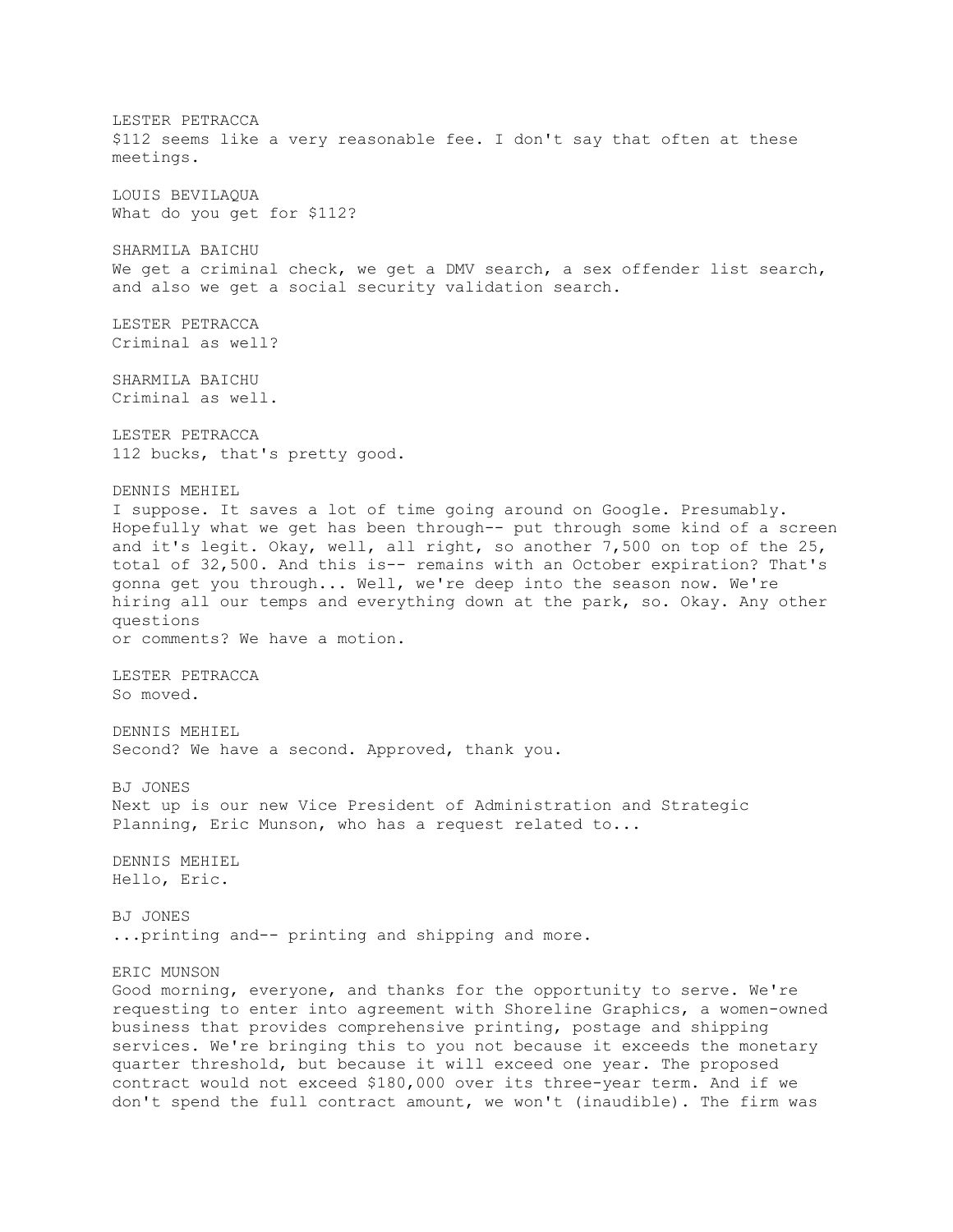selected through our competitive procurement and MWBE SDVOD discretionary received proposals from six firms. Shoreline had the lowest pricing based on a hypothetical pricing sheet of items particularly prepared for our printing and shipping purposes. And I should add that the main business user of our printing and shipping contract, Craig Hudon, who's sitting behind me, has shared that he's been quite pleased with Shoreline's performance to date. DENNIS MEHIEL And we spend 60,000 a year on printing. Is that right, BJ? BJ JONES About 60,000. We come-- we come in a little under that, and this is largely for things like Craig's summer, you know, seasonal programs and all of that. This is also a maximum amount, so if we don't spend it, we won't. But this should prevent us from having to come back for amendments to the graphics contract. DENNIS MEHIEL All right. When does it start? ERIC MUNSON I beg your pardon? DENNIS MEHIEL The start date. ERIC MUNSON The current contract expires at the end of next month, and so we'd be entering into a new contract next month. DENNIS MEHIEL Be August... August 1st. Any other questions or comments? Okay, do I have a motion. LOUIS BEVILACQUA To move. DENNIS MEHIEL To move, do we have a second? Somebody. Don, what about you? DONALD CAPOCCIA We had one too. (scattered laughs) DENNIS MEHIEL Approved. BJ JONES Okay, now we're moving on to a sweet Gwen Dawson Real Property item, starting with on-call CM services. Gwen.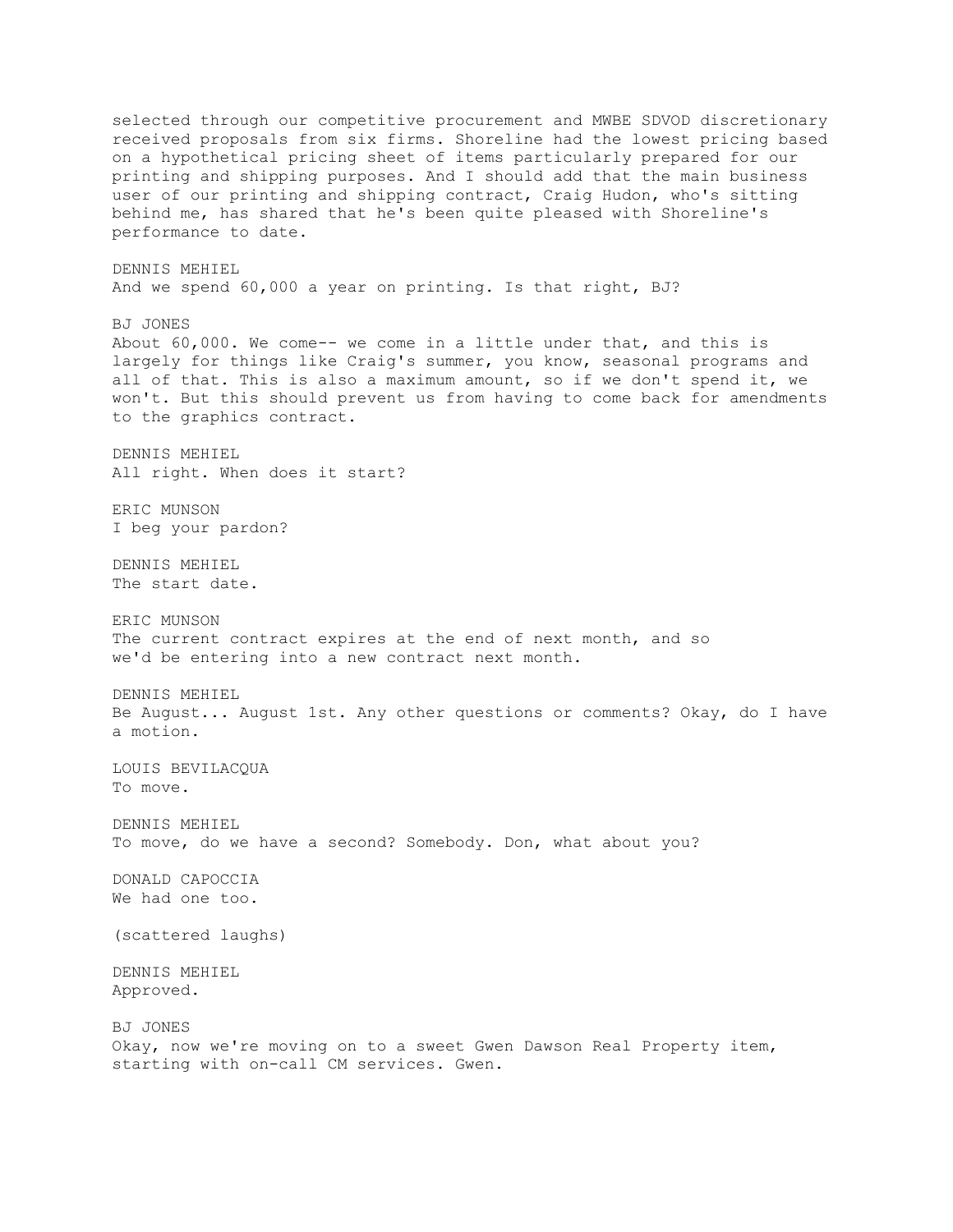#### GWEN DAWSON

Good morning, everyone. The first item that we have up is an amendment to one of our on-call contracts. As you're aware, we keep a-- a set of oncall contracts for various types of services so that we can use them to address unforeseen small-ish, small to medium-sized projects that which for a standalone procurement would not be feasible. In this particular case, we have an on-call CM contract with Elite Construction Management of New York. It was originally entered into in January of 2016 as a two-year on-call contract. Because we have our on-call contracts for set terms, for set amounts of money, we occasionally need to amend those contracts to extend them, or to add some additional value to cover ongoing projects, projects that have not yet been completed. In this particular case, we have a couple of projects that we need Elite's help with, one of which the South Cove Jetty Project turned out to be a larger project than we originally anticipated, thus requiring more construction management work. And then, the other was a project that was reassigned to... to Elite, and has been extended. The project schedule has been extended to go into 2019. Consequently, we are requesting authorization to amend the on-call contract to add an additional \$175,000 to the existing \$400,000 contract value, resulting in a \$575,000 contract value, and extending the contract term from November 30th through July 31st, 2019. We are in the midst of preparing a new procurement for a new set of on-call providers so that we will have a new set of on-call construction management firms in place towards the end of this year.

## DENNIS MEHIEL

Um... I see a note that at the playground at Rockefeller Park, that was underway and that was reassigned from whatever vendor had presumably won that job...

GWEN DAWSON Yes.

DENNIS MEHIEL ...over to Elite, which is in, um, let's say a slightly more interim process, if I can.

GWEN DAWSON Yes.

DENNIS MEHIEL Rather than specific silos of activity. And that's one of the things that's pushing us out in terms of date as well, is it not?

GWEN DAWSON That's right.

DENNIS MEHIEL

Based on what we understand to be the aggregate cost of what we were gonna do at Rockefeller Park, to this playground, the combination of the two things we've done, has that caused us to have materially greater expenditures on that project than the aggregate that were originally contemplated.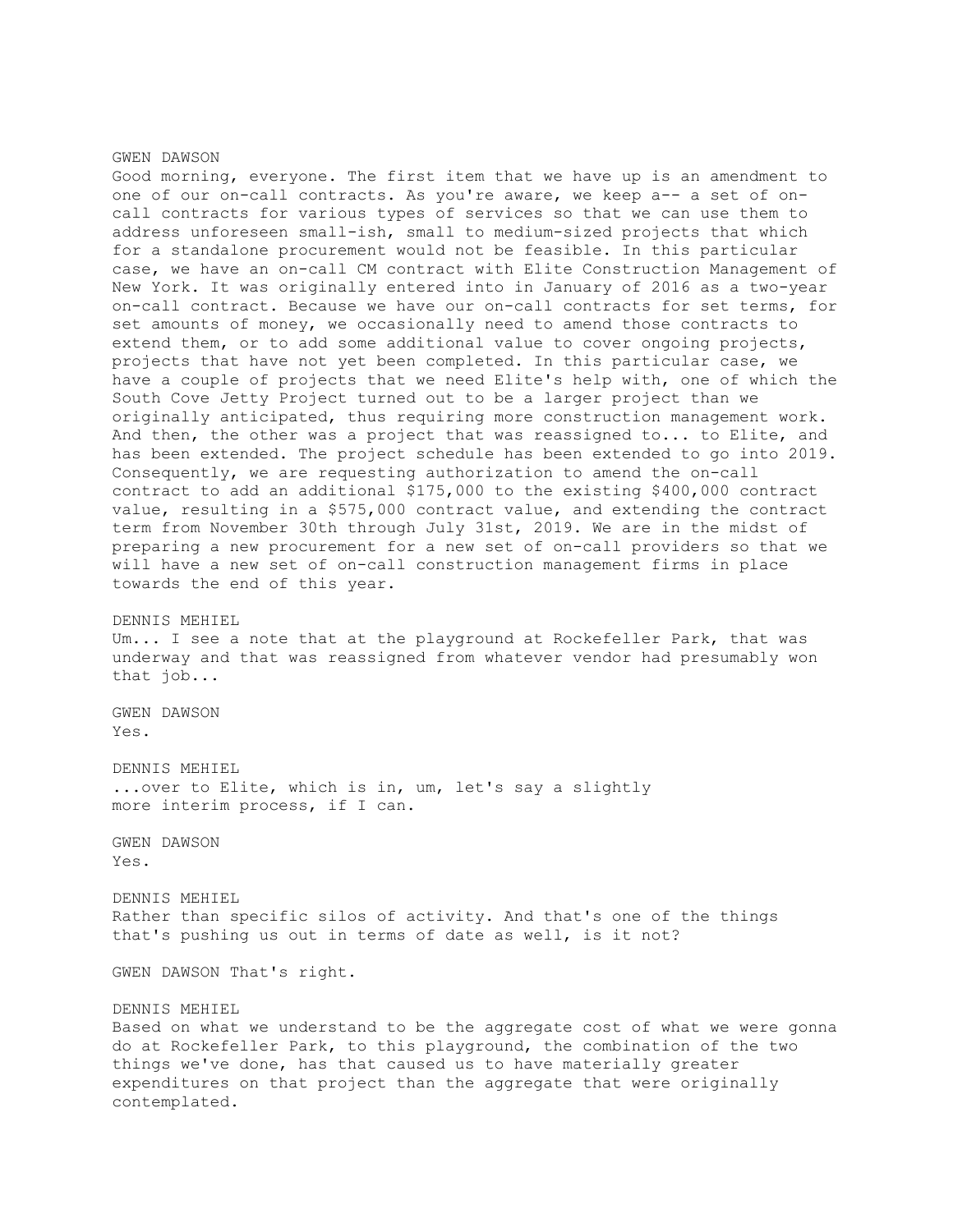GWEN DAWSON Um, it is probably adding a small percentage of-- of additional costs, because we are-- we have shifted some of the responsibilities, and there's a little bit of a learning curve associated with it. It is a small percentage. I would say that it probably amounts to maybe \$20,000, which is a small percentage of the overall project cost, but there is a small additional cost. DENNIS MEHIEL Okay. Any questions, Lester? LESTER PETRACCA Yeah, under-- so there's two projects currently going on that are under construction, South Cove Jetty and the playground. GWEN DAWSON They're not under construction, they are in-- they are, um... in the case of the playground, the playground is in a contractor procurement process. We have to have-- we need to have a CM in place, and so we've had the CM in place in advance of the selection of the contractor. In case of the South Cove... LESTER PETRACCA So it's under design currently? GWEN DAWSON No, it's-- no... no, it's in-- it's in procurement. There is an RFP that has been posted for the contractor. LESTER PETRACCA Okay, got it. Got it. And this CM has stayed involved in the process through the design and... GWEN DAWSON Yes, for the past several months, yes. LESTER PETRACCA Right, so they've been... important from a cost standpoint, value engineering? Is that kind of what their services are? GWEN DAWSON Yes, with this particular project, we've gone through-- we've gone through some peer review on the design, so we have-- we have gone through a value engineering process. LESTER PETRACCA And the hope would be that they've earned their fee... GWEN DAWSON Yes. LESTER PETRACCA ...from savings that otherwise wouldn't be realized.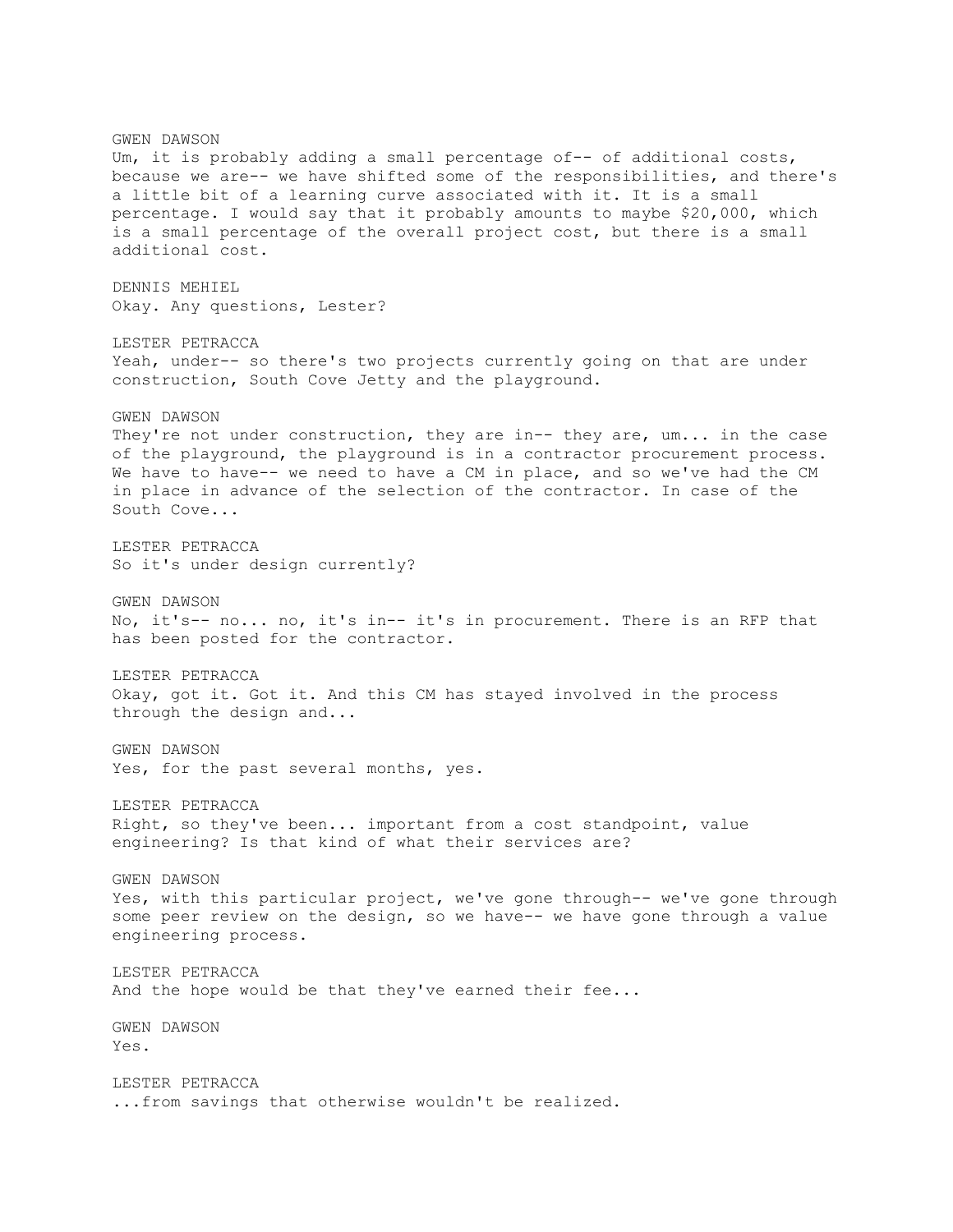GWEN DAWSON Exactly. LESTER PETRACCA Okay. Good. DENNIS MEHIEL Any other questions or comments? Okay, do we have a motion? DONALD CAPOCCIA So moved. DENNIS MEHIEL We have a motion, do we have a second? CATHERINE MCVAY HUGHES Second. DENNIS MEHIEL Hearing no opposition. LESTER PETRACCA I like everybody to participate. (chuckles) DENNIS MEHIEL All right, Gwen's up to bat again. BJ JONES Yeah, with another resiliency issue. DENNIS MEHIEL You're still on the superstorm. GWEN DAWSON For those of you who recall... (laughs) Yes, on deck, yes. We-- we are now proceeding with the second phase or our four-phase resiliency project. And this particular phase focuses on protection of the Battery Park City ball fields and the community center, which is currently operated by Asphalt Green. As many of you recall, this is a location where we had significant damage as a result of Superstorm Sandy, with-- with flood inundation from West Street. And we have done-- we have repaired and replaced those facilities, but there's only so much that we can do with something that is, by necessity, at grand level, with the ball field, and below ground level in the case of our community center. Consequently, we have identified this particular phase to protect those assets specifically by creating a flood barrier system around the ball fields, and to incorporate portions of the building to protect those assets for the benefit of Battery Park City. We have issued an RFP for detail, design and engineering. We received eight proposals, strong proposals. We screened and evaluated the proposals via an internal evaluation committee. We, um, we interviewed five of the proposers. We-- we also issued a request for best and final offers to the five interviewed proposers. And in which--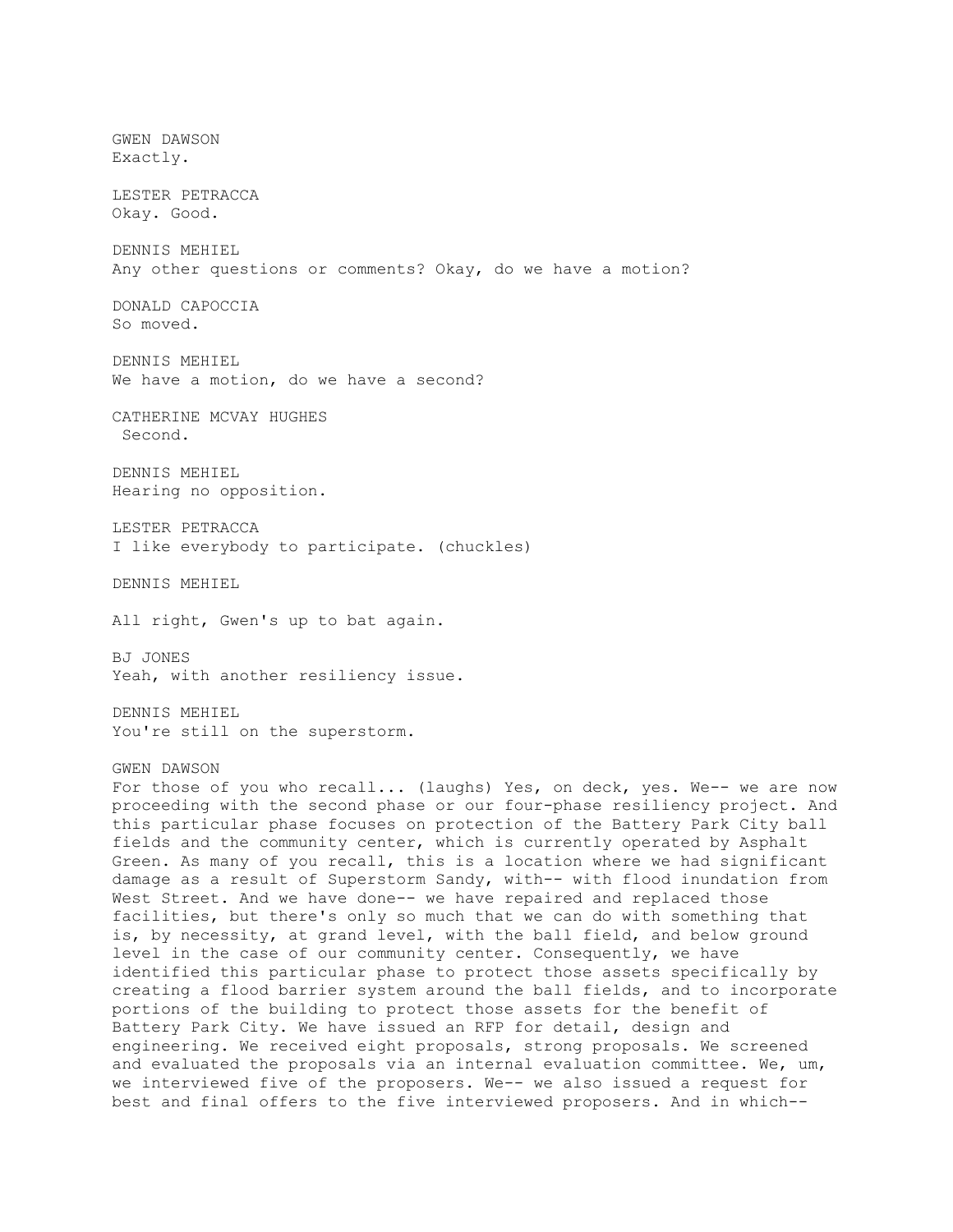through which we also clarified some of the scope items. We received best and final offers from four of the five remaining proposers. Two of the proposers, however, did not provide the certifications that we had requested-- or, actually required, certifying that their proposals covered all of the elements of the scope of work. That left us with three finalists, and of the three finalists, STV is the highest proposer. It also has the benefit of being the low-- the lowest cost, having the lowest cost proposal of the three finalists. So, as a result, we feel comfortable that STV is, um... is the best value for the authority given the demands of the project, and are requesting authority to enter into a contract with STV for 27 months in the amount of \$815,357.55. DENNIS MEHIEL Were these three submitters all looking at the same scope of work? GWEN DAWSON They were, they were. And we-- DENNIS MEHIEL I mean, the spread is extraordinary. GWEN DAWSON It is. Well, the-- there's the one outlier, the really high outlier. And we-- that's why we went through a complete clarification of the scope of work. And the-- the other two are much more in line with each other than that one. And it's our belief that there is-- that the Eric proposal was much more focused on design, on design elements, architectural and landscape design, rather than the engineering aspects. And so, added some additional layers of cost. The cost-- the rates were not significantly different from each other. And these are-- this is not to exceed contract. DENNIS MEHIEL I mean, the only-- the only question at this-- obvious question at this surface is, did you do the diligence to satisfy yourself? That the \$815,000 guy is able to do what the \$1,168,000 guy said. GWEN DAWSON Yes. DENNIS MEHIEL Versus the two-million. You're saying the two-million-dollar guy presumably expanded, if you will, the scope of work in certain areas of design and so on, beyond what was needed. GWEN DAWSON Right, which-- which was interesting, but more than what we needed. DENNIS MEHIEL Okay, so that's fine. But you did the diligence on the 815. GWEN DAWSON Yes, we did.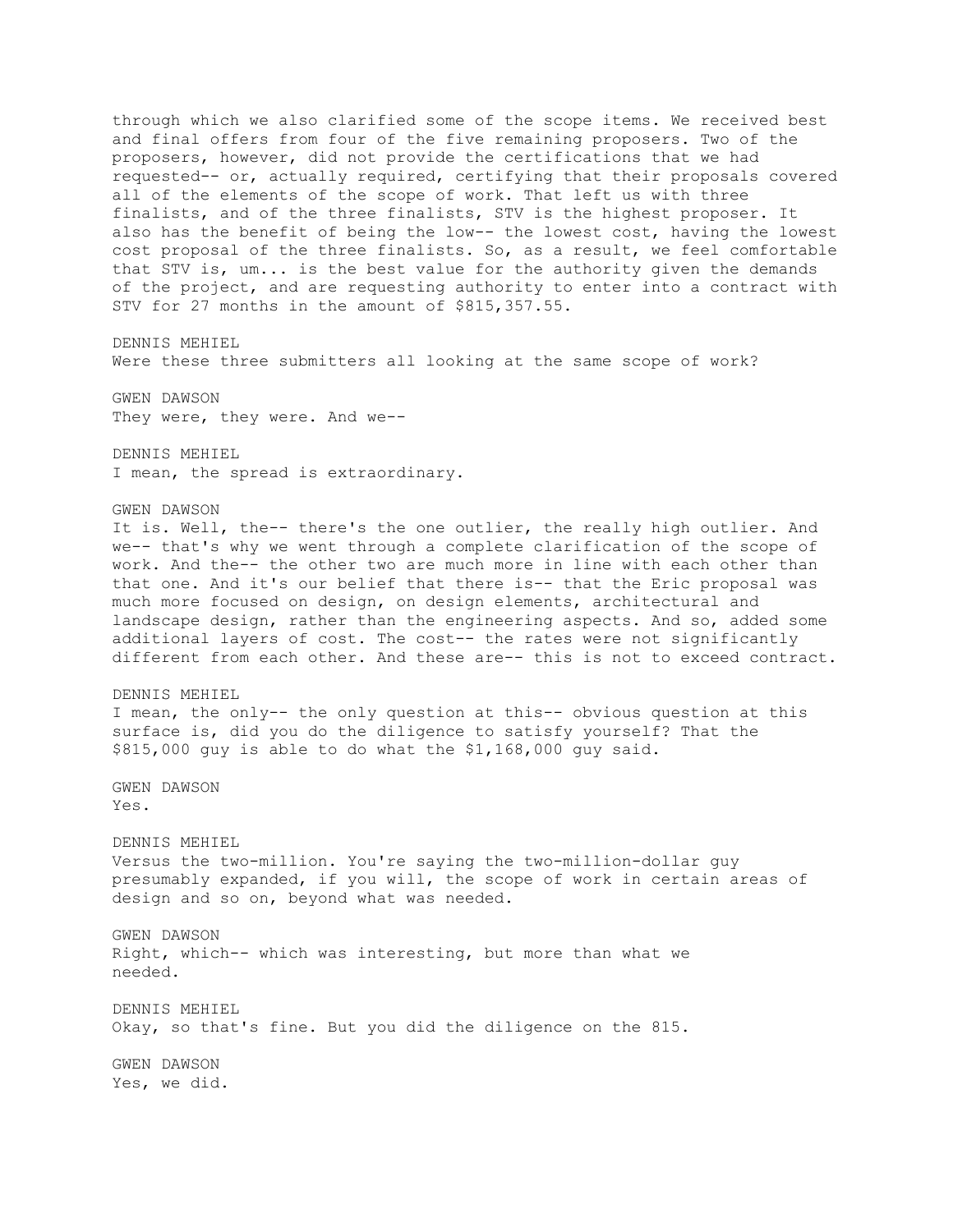DENNIS MEHIEL You're not gonna be back saying, "Oh, we made a mistake, we need another \$300,000." GWEN DAWSON No, we-- we went back through the scope, um, quite diligently with these- with the finalists, and with STV in particular. And we feel like, you know, sometimes we-- after we do the best and final, we need to go back and negotiate. In this particular case, we think that we got-- we truly got their best and final offer in their submitted best and final offer. DENNIS MEHIEL Okay. LESTER PETRACCA Gwen, do you know what "STV" stands for? Is that Shirley Stevenson? GWEN DAWSON I don't know. LESTER PETRACCA Is it a very large firm? GWEN DAWSON It's an international firm. LESTER PETRACCA Yeah, that's Shirley Stevenson. Doug, I think it's Shirley Stevenson. WOMAN It used to be I guess 100 years ago was the initials of the three schools that started it, and they just don't use the name. LESTER PETRACCA I think it's Shirley Stevenson of the Nook, but I'm not sure, and they're a very big engineering firm. WOMAN Yes, they are. LESTER PETRACCA Are these estimates based upon a per-hour fee? GWEN DAWSON Yes. These are not to exceed amounts and for various components of the work scope. LESTER PETRACCA But for hourly services of an engineer or an architect... GWEN DAWSON Yes.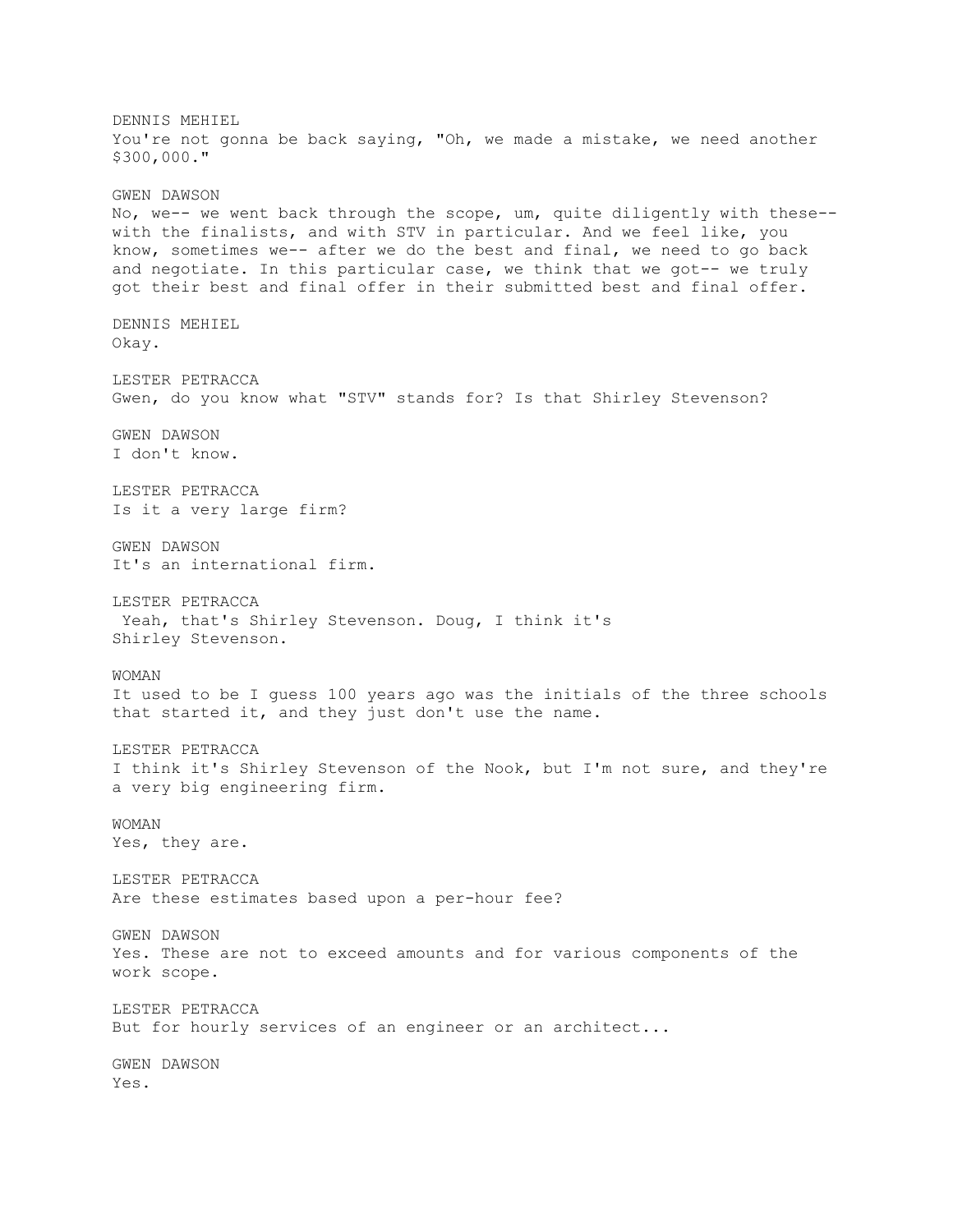LESTER PETRACCA And whatever's being provided, and I guess the biggest question is, is, you know, if I underestimate my hours, my fee comes in lower when you extend my units against the hours, so if we're buying the same amount of hours from everybody, apparently some people think there's more work than there necessarily perhaps is. GWEN DAWSON Mm-hmm. LESTER PETRACCA So they think they can perform the scope of work that you need for a certain number of hours extended against their unit pricing, and therefore they were low. GWEN DAWSON Yes. And we find that at times. There are particular approaches. There are particular teams that... LESTER PETRACCA Good. GWEN DAWSON ...that do. They do. They create efficiencies of scale and their approach just allows for them to get more accomplished in less time, and so, we go through that, and we did that in this particular case. LESTER PETRACCA That's great. LOUIS BEVILACQUA In the scope, at your lowest point along the three streets that bound the ball field, what's the lowest elevation? How tall do you have to get? How...? GWEN DAWSON I'm gonna ask to be corrected by the project manager, Joe Gange, if I mistake this, but it is... I believe that the lowest point is that southeast corner of the ball field, at which point, we would have to have a vary of approximately eight feet. Is that correct, Joe? JOE GANGE We need probably a little bit more, and part of the work we do is surveys marking that level. It also includes a lot of other matters. LOUIS BEVILACQUA And is the scope all confirmed or are you gonna keep on...? GWEN DAWSON No. We're contemplating a wall that would be of varying heights. It doesn't all have to be that high, and certainly, with appropriate design consideration so that it fits into the neighborhood with some deployable elements as well. As you go east to west on both Murray and Warren Streets, the elevation rises, so when you get to the end of the ball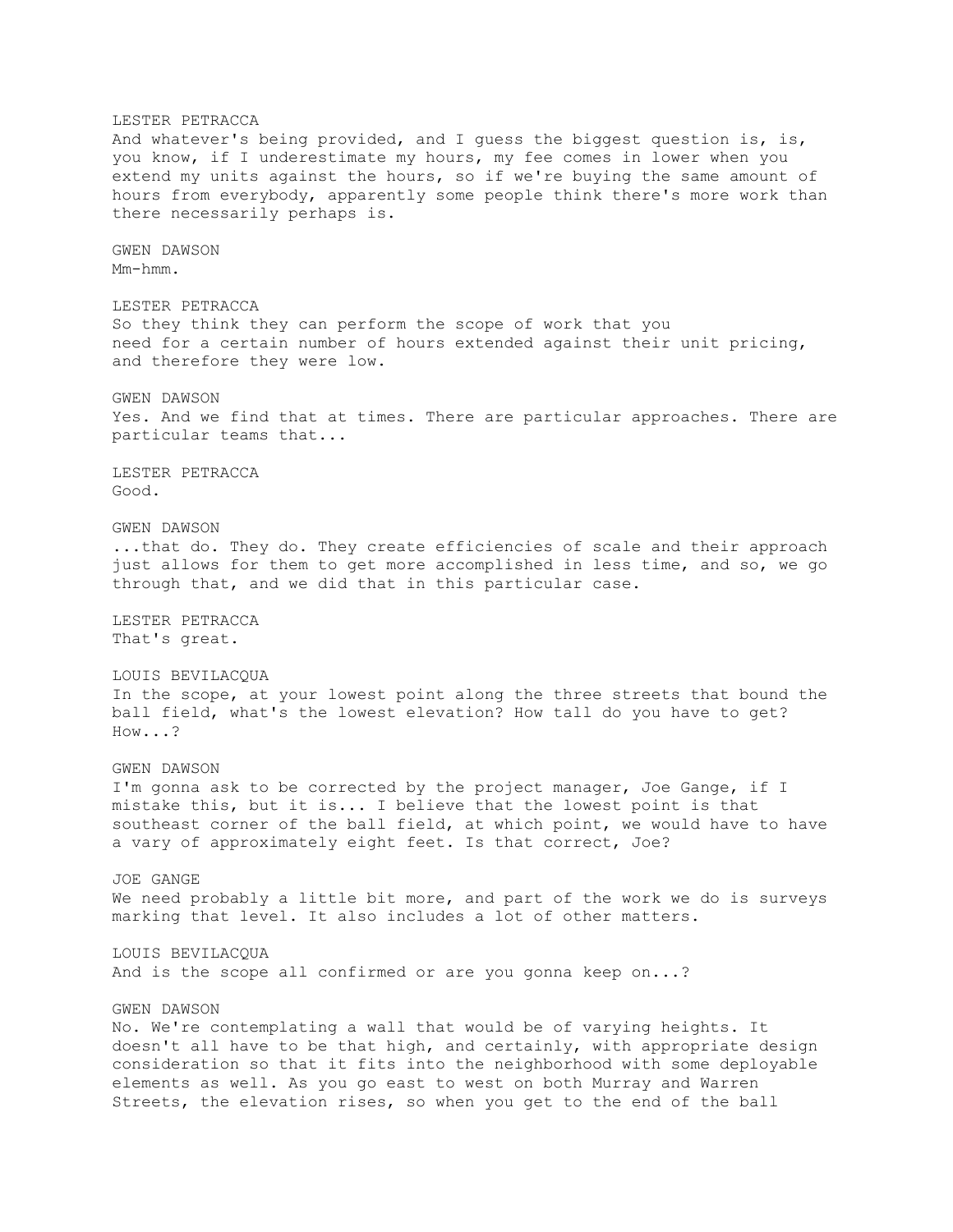field, where the buildings are, you really only need about three feet of protection there, so we can use some deployables in those cases without having a wall completely surrounding it.

# LOUIS BEVILACQUA

So the engineer STV as opposed to Arrow, they're gonna give you an engineer, a solution here, with attention to architectural...?

## GWEN DAWSON

Yes, yes, yes. I mean, the basic approach is to have a wall without having design elements that cut into the field, the actual space that is required for the field, because the playing field space is at such a premium. But certainly, we want to make sure that it is, that the focus on the design and the landscape architecture is such that it gives appropriate attention to making it compatible with and fitting into the neighborhood.

#### CATHERINE MCVAY HUGHES

Since the hurricane season has already started for 2018 and it's gonna take 27 months, what portion of it will be implemented in 2018, do you anticipate?

## GWEN DAWSON

There will be no portion of this project implemented in 2018, and certainly, as you're aware, there are processes in place and in play that are going to take a while, and while certainly we would like to be able to move things faster and to get things in place earlier, we have to go through the design process before we get there and we will be there as quickly as we can.

## CATHERINE MCVAY HUGHES

Will there be an educational sign to let people know why this berm is going to be put up on the ball field? GWEN DAWSON We could do that, certainly. We can make sure that... I mean, there will be a very active community outreach portion of this project's scope that will keep the neighborhood advised and up to date on what's happening and give them opportunities to provide feedback, but certainly, once we start construction, we can provide signage that lets folks know what we're doing and why.

CATHERINE MCVAY HUGHES Great, and I recall it was the first time the two of us met was after superstorm Sandy.

DENNIS MEHIEL That's right.

CATHERINE MCVAY HUGHES And I think you know how important this project is for the community.

DENNIS MEHIEL It certainly is.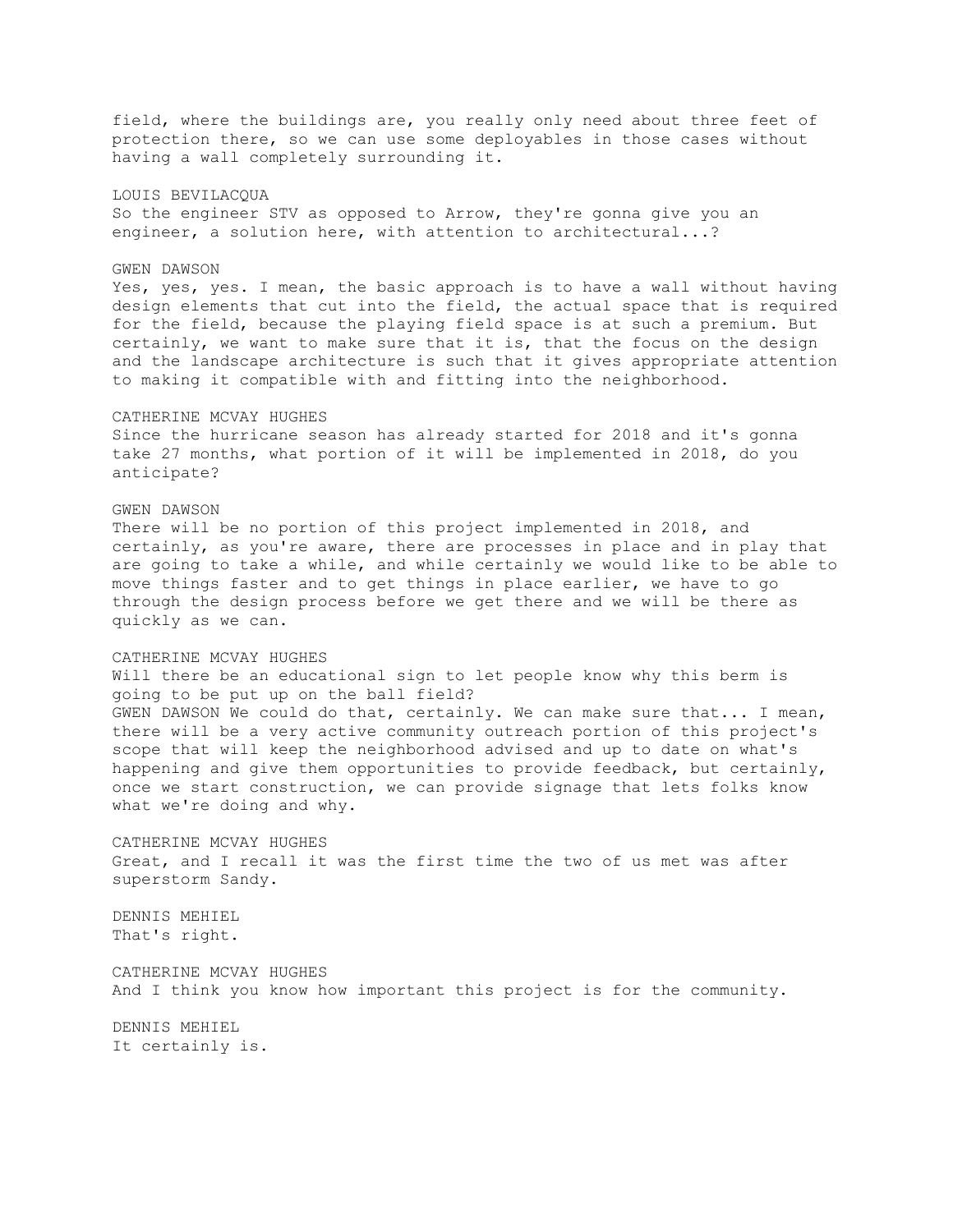MAN Will you reflect more on the expanse around this property? I assume we're responsible and I assume the engineers are taking that into consideration as to how and where they're deflecting the water table, and does it require us to have additional insurance considerations with respect to any damage that could be caused? GWEN DAWSON We have had that conversation about whether what we're contemplating doing would have potentially negative impacts on any of our neighbors, and the conclusion that we have received thus far is that, no, there is no damage... there is nothing that is being deflected, that at some point, all water sort of reaches, you know, its own level, but, Joe, if you'd like to add some more to that. JOE GANGE So, what we've heard is, given the amount of water that we're dealing with and the small percentage of land that we would be protecting, the displacement is in fractions of it, if at all, so it's really... it seems to be not an issue, but I'm sure that that's something that we'll review as they go. GWEN DAWSON We will continue to look at that and ask those questions so that we're sure. CATHERINE MCVAY HUGHES One last question. So the height of the berm would have protected the ball fields and the community center during super storm Sandy, so it's being built to what? GWEN DAWSON It is actually being built, and just so we're clear, it's not... we're not looking at a berm. We're actually looking at some type of a wall structure and, yes, it would have protected those assets in Sandy and more. We are building it to the height consistent with the Lower Manhattan Coastal Resiliency Plan, which right now is around 60 and a half feet, so we are looking at that level of damage from Sandy and beyond. DENNIS MEHIEL Other questions or comments? Okay. Carrying on, do I have a motion? CATHERINE MCVAY HUGHES I motion. LESTER PETRACCA I second. DENNIS MEHIEL We have a second. Approved. Gwen, I think you're still up to bat.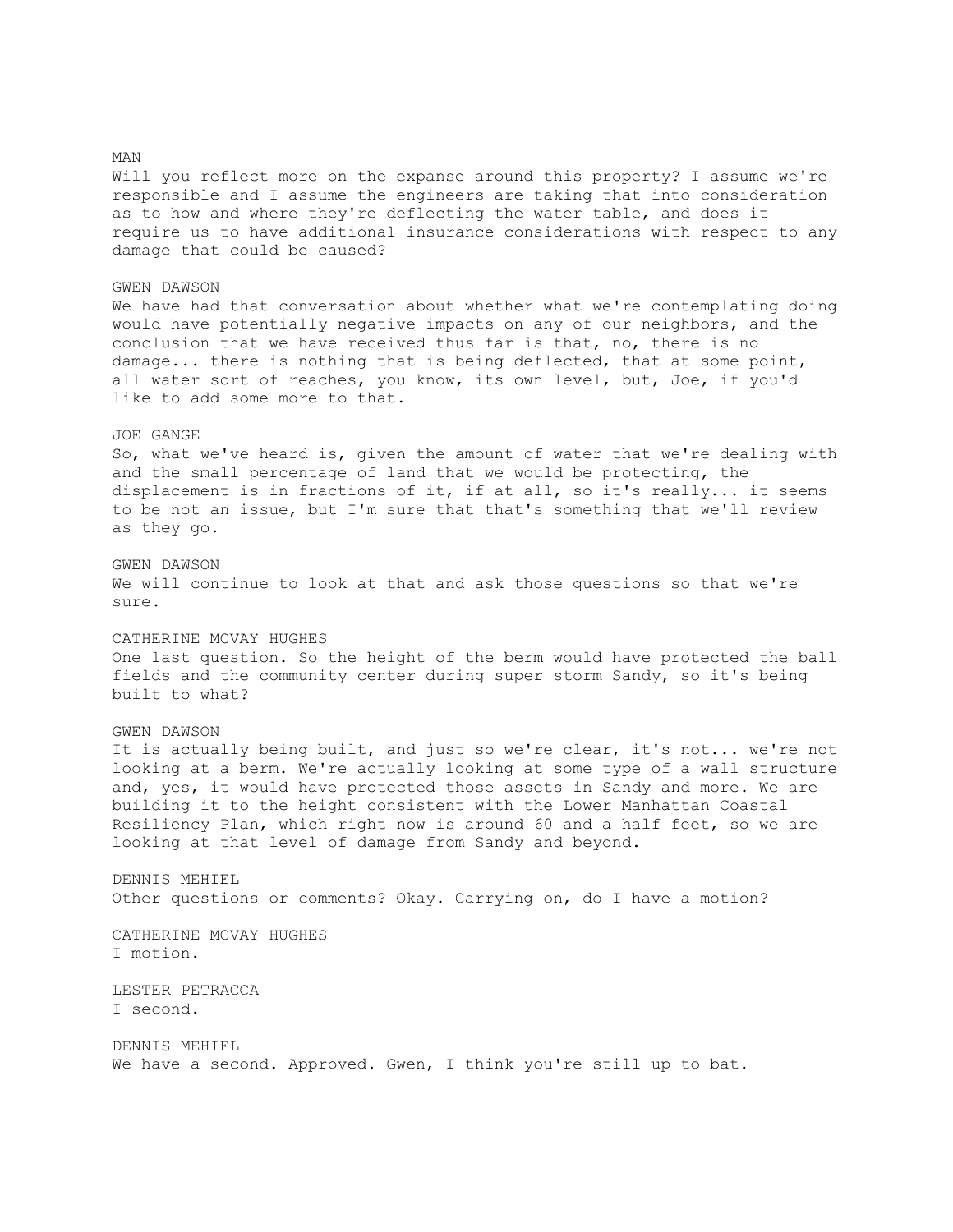# GWEN DAWSON Okay. The next one is for a contact with a contractor to perform the painting of the Tribeca pedestrian bridge, which is the pedestrian bridge that's up at Chambers Street next to Stuyvesant High School. The bridge was built in 1992 and has not been repainted since then. It's now over 25 years old and is in need of some repairs and to be repainted. We issued an RFP earlier this year and received two proposals. We have evaluated those two proposers and the evaluation committee felt that Champion, which is a well-established and experienced contractor that specializes in painting, industrial painting and specialty coatings, was the higher rated proposer and, again, has the benefit, added benefit of being the lower cost of the two, at \$2,253,000. Consequently, we are requesting Authority to enter into a contract with Champion in the amount of \$2,253,000 over a 15 month period. DENNIS MEHIEL You had only two responses? GWEN DAWSON Yes, we have found... excuse me... We have found that this is a little bit of a tweener project. It's not big enough to really capture the interest of a lot of the big companies, especially when there are a lot of other bridge construction and painting projects going on that give them an opportunity for a lot more work. It's also something that's a challenge for some of the smaller companies because it requires a containment system over a state highway, it requires some lane closures, some night work, some things that add a lot of complication to the endeavor. So, we actually... our procurement folks, Michael Amancusa and Robert Neesmith helped in performing some targeted outreach to contractors, and we feel very confident that what we have right now and what we're recommending in the way of Champion is a very good fit, and they're a very competent contractor. DENNIS MEHIEL An extraordinary spread between the two. 100%, right? GWEN DAWSON Yes. DENNIS MEHIEL Or 50, depending on which side you're standing on. GWEN DAWSON And again, in this particular case... DENNIS MEHIEL This company, are they overextended in terms of work, availability to work?

GWEN DAWSON

They were gonna have the bulk of the work being done by a subcontractor, which, out of the gate, adds some costs to it, and also too, the approach to the project, how they were going... their means and methods. Like with Champion, they were gonna come out and do the scaffolding work at night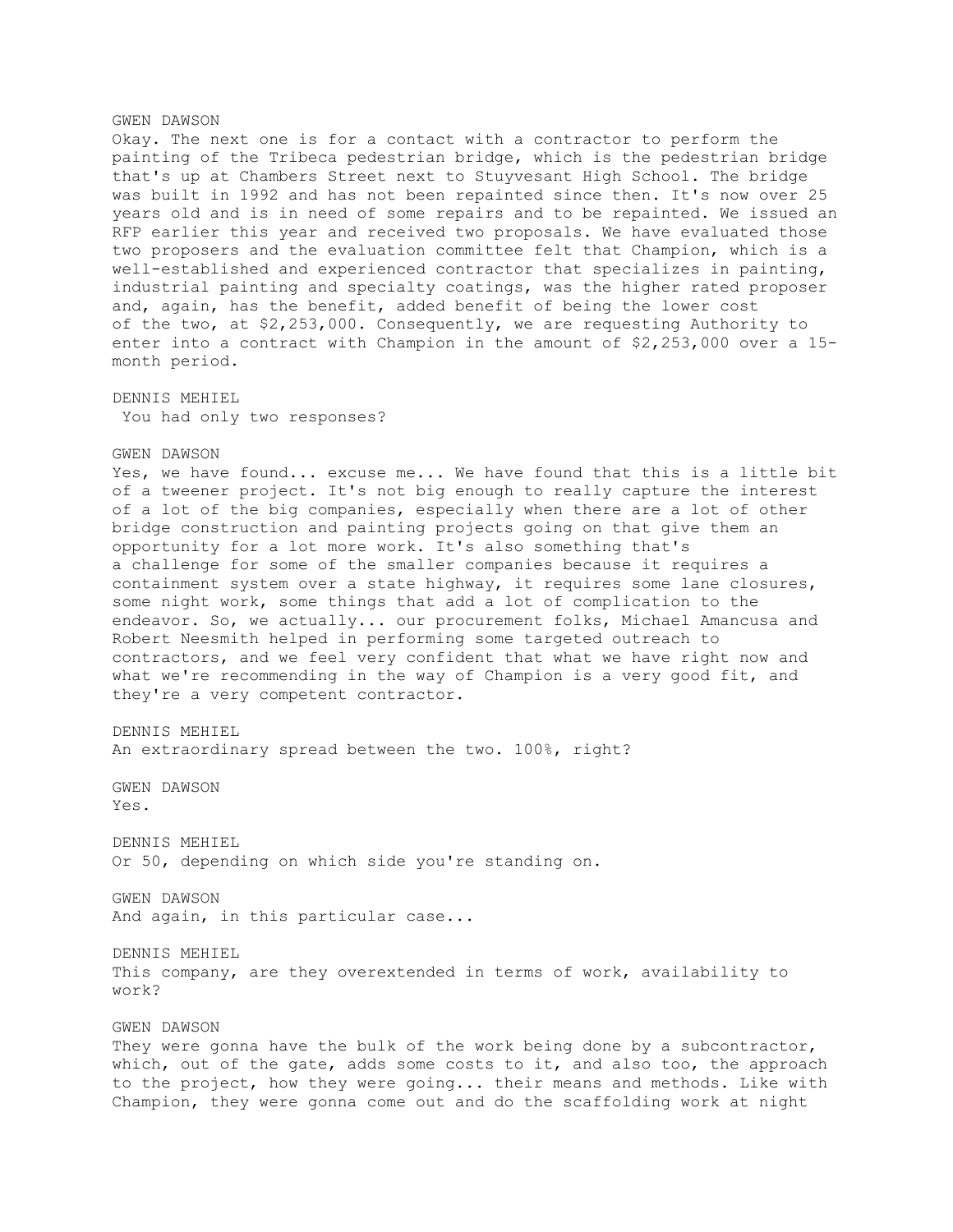when they could easily do a lane closure and then do the containment work during the day. They had a very tight approach plan created for the project, I think, which allowed them to tighten up their costs. LESTER PETRACCA It's not possible that... I say this to be funny... that Champion figured one coat and the other one figured two coats of paint. GWEN DAWSON No, I think we've got that covered in the specs. Kenny is our project manager, wherever... LESTER PETRACCA Have 'em put a little white paint in the first coat. Yeah, you'll see the difference. DENNIS MEHIEL Okay, other questions or comments on this project? CATHERINE MCVAY HUGHES I just want to say, this is another project that community members had spoke to me about a year ago, and they wanted to see this bridge painted, so this is another critical community project. BJ JONES And it's worth adding that we took a couple of shots at this procurement and because of issues getting more than one qualified bidder, we weren't comfortable with it before, that until now, with the bidders that we received this time around, so... DENNIS MEHIEL Okay, good. We have a motion. LESTER PETRACCA So moved. CATHERINE MCVAY HUGHES I second. DENNIS MEHIEL We have a motion. We have a second. Somebody. One more. There we go. GWEN DAWSON Okay. This is simply a contract extension. We had entered into a contract last year with Innis Construction Inc. to do the interior fit-out at the 200 Rector space that we're leasing to house the security personnel and have a community room for the neighborhood and also some of our construction management personnel. We are just about finished with the project. However, we had some coordination challenges with the base building and we needed to do some additional unexpected work related to some of the base building components of the building that required a little more time than we anticipated, so consequently, we are simply seeking to extend the term of the contract from June 15th, 2018, through

October 31st.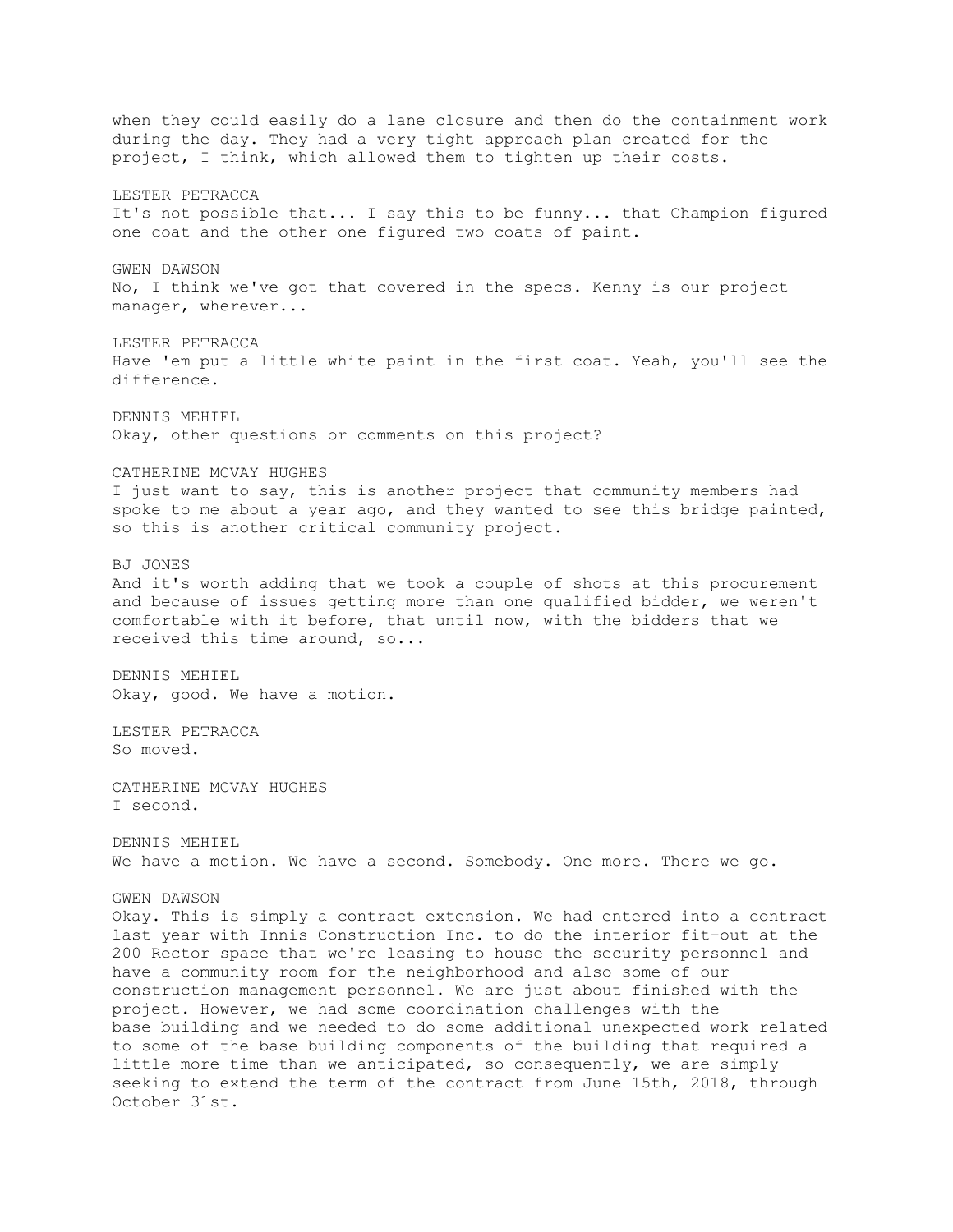DENNIS MEHIEL No change in cost? GWEN DAWSON No. DENNIS MEHIEL Okay. That was straightforward. LESTER PETRACCA Even though there were unforeseen conditions? GWEN DAWSON Beg your pardon? LESTER PETRACCA Even though there were unforeseen conditions? GWEN DAWSON Oh, there... Correct. There have been some change orders that have been executed that did not trigger the threshold for board approval, so there have been some small change orders that have been... LESTER PETRACCA What is that threshold, by the way? Is it 5%? GWEN DAWSON 500,000. BJ JONES 500,000 for over a year. DENNIS MEHIEL Now, wait a minute. Hold on. I just want to make sure I understand this. We approved the project for about 1.7 million. BJ JONES Yes. DENNIS MEHIEL There were some change orders... GWEN DAWSON Right. DENNIS MEHIEL From time to time over a period of time. GWEN DAWSON Right.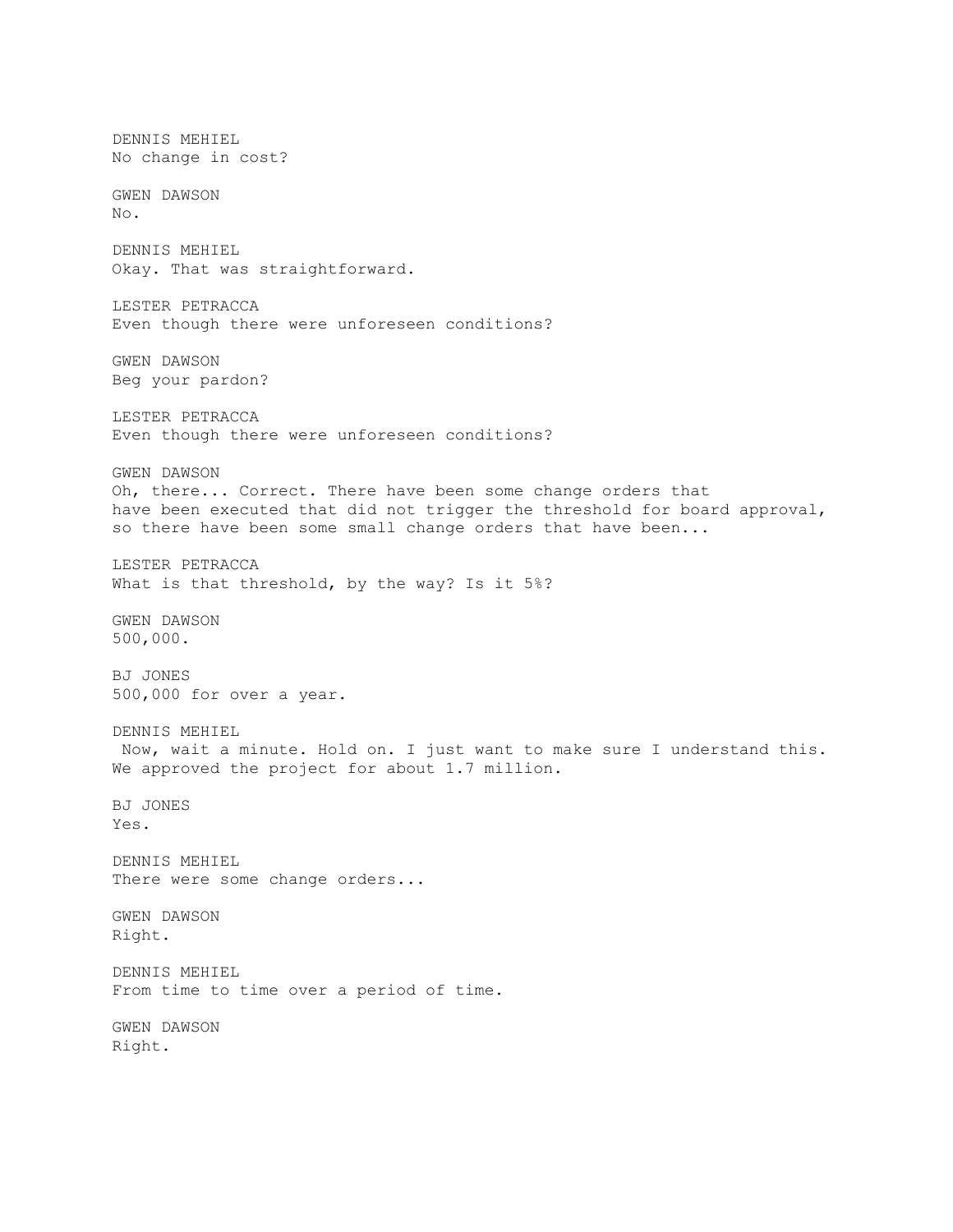DENNIS MEHIEL You're saying that each individual change order was not sufficient in amount to trigger... GWEN DAWSON Or cumulatively, yes. DENNIS MEHIEL Pardon? GWEN DAWSON Or cumulatively. DENNIS MEHIEL Or cumulatively. GWEN DAWSON Right. DENNIS MEHIEL So, whatever we're spending, above the original \$1,694,000 is an amount below the threshold for additional approval, but that... See, I understand the 500,000. I just hadn't considered that as an increment above a previously approved contract, so what we're... in theory. I'm not saying you spent the 500,000. GWEN DAWSON Mm-hmm. DENNIS MEHIEL Okay? But in theory, what we're saying is, the 1.7 million goes to 2.2 million and it never comes back to the board, so there's a little bit of a nuance there that we might think about in terms of our policies. For this particular issue, do you have a ballpark idea in your head, what these change orders have added up to? GWEN DAWSON I'm thinking it's around 200,000. Is that...? JOE GANGE Contracted and done. GWEN DAWSON I mean, is it 1.8 million? So, a little over 150. DENNIS MEHIEL Okay, so the 1.7 million is up to 1.8 million. GWEN DAWSON Mm-hmm.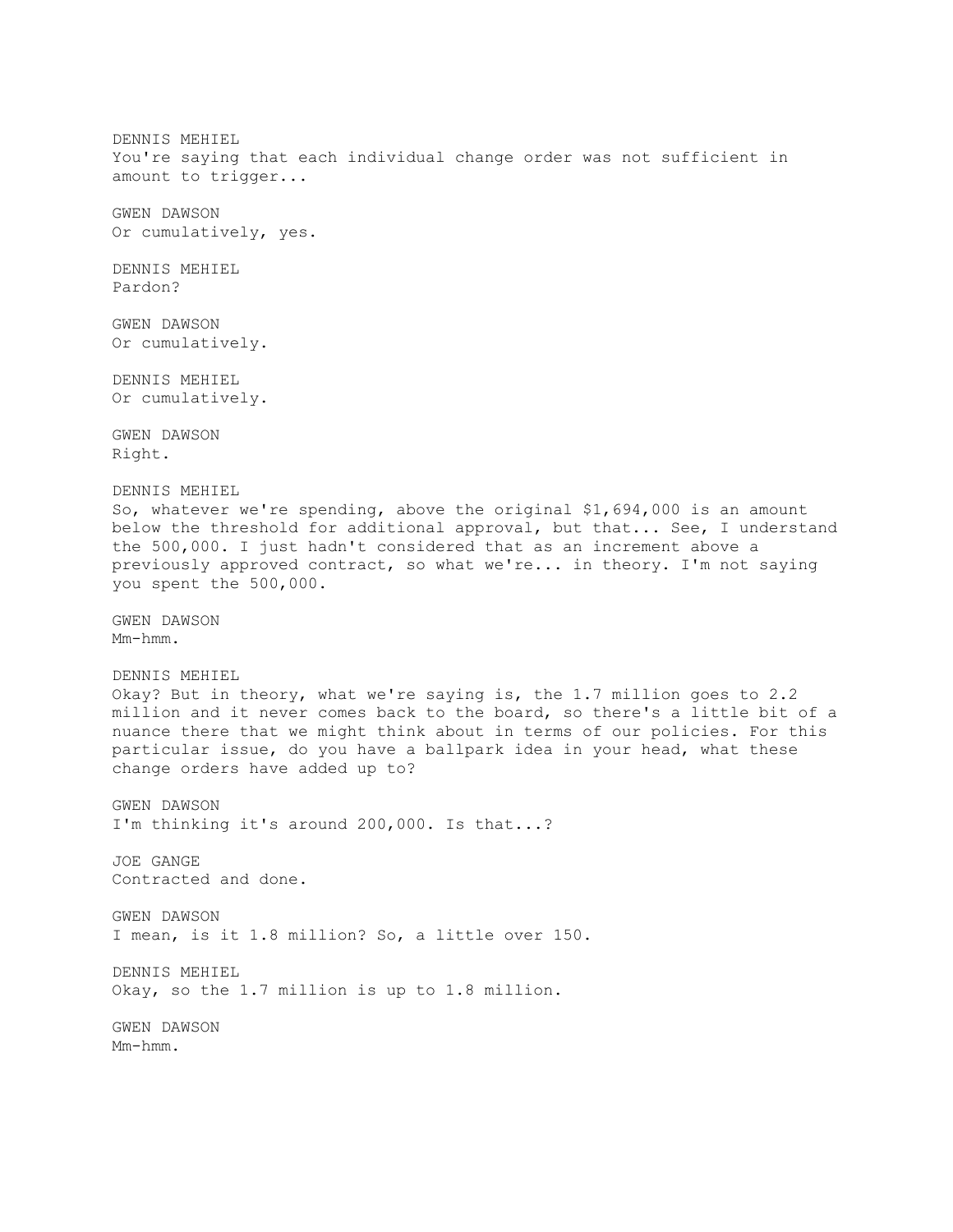LESTER PETRACCA So it's a dollar threshold, not a percentage of original contract? GWEN DAWSON Yes. LESTER PETRACCA That's something you might want to look at. DENNIS MEHIEL Yeah, we really have to look at that protocol. This is a nuance that just kind of slipped through. BJ JONES Yeah, yeah. We can look into, also, on the duration trigger, which, you know, after you approve a contract that's over a year, at which point beyond that, that's a dollar value, should we be coming back? DENNIS MEHIEL Yeah. Do a little bit of work on that and get back to the board maybe at the next meeting and say, "Hey, this is what we're thinking." BJ JONES Yeah. LESTER PETRACCA That makes a lot of sense. DENNIS MEHIEL And we can figure it out. In the meantime, okay. On this one, which is only an extension of time, is that correct? GWEN DAWSON Yes, that's right. DENNIS MEHIEL Yeah, all right. Any other questions or comments here? Do I have a motion? LESTER PETRACCA So moved. GEORGE TSNUIS Second. DENNIS MEHIEL We got a second from Mr. Tsunis. Approved. BJ JONES Okay. DENNIS MEHIEL BJ, it looks like you're up.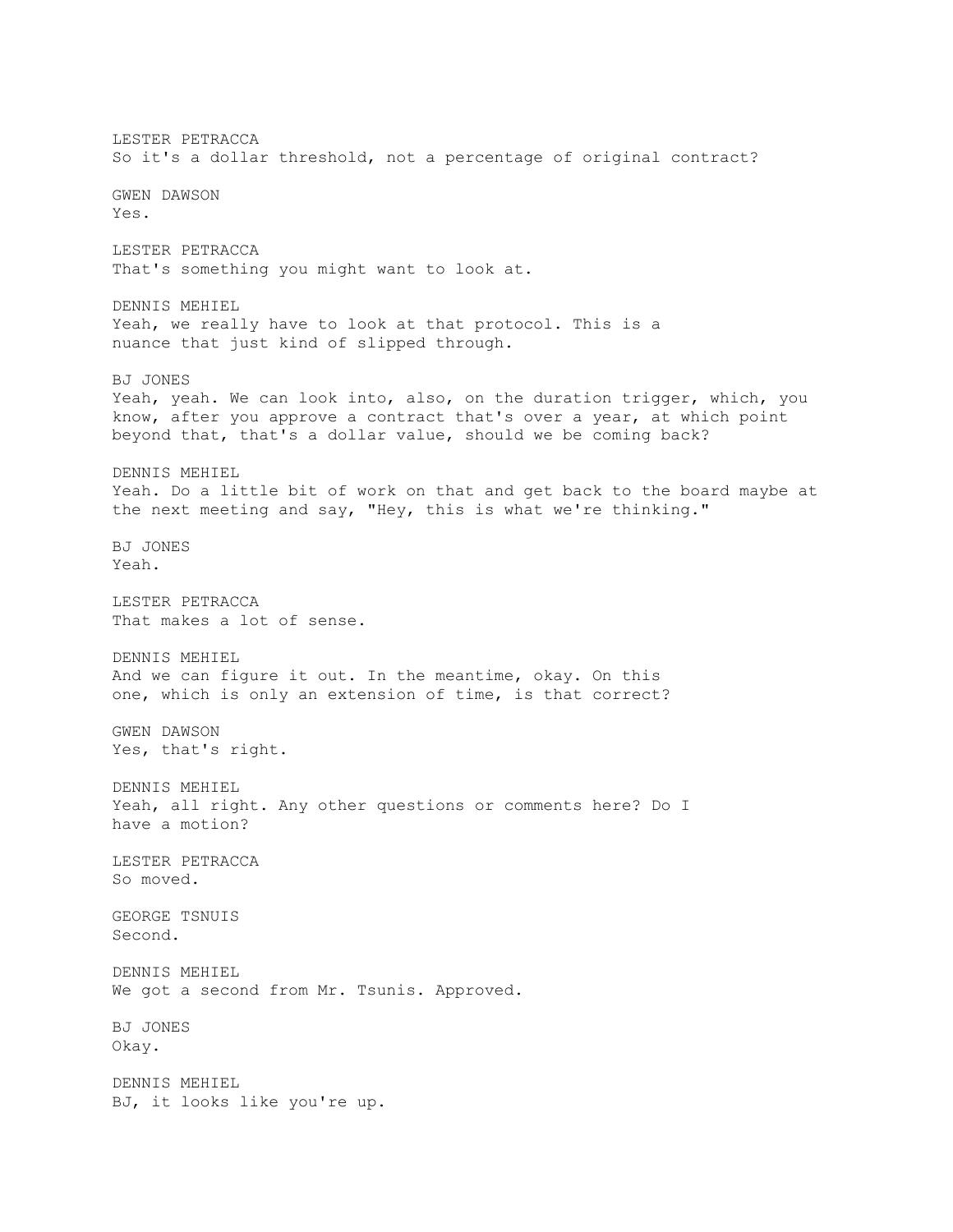#### BJ JONES

Yeah, la-- Last action, um, item for the-- for the newer board members. Just a little background, about three years ago, we shifted our insurance framework and moved to work with the state's bureau of risk and insurance management, availing ourselves of their broke-- their insurance broker services, which serve a variety of agencies. Many like ours, like Hudson River Park Trust comes to mind. The city's EDC, economic development agency, comes to mind. And-- And we consolidated our insurance portfolio under that program, and it is up for its annual renewal including property, flood, cybersecurity, kind of the whole kit and kaboodle. This program is comparable to the coverage that we've had the last three years. The premiums have gone up this year, and we're joined by Ira Neifeld, who's the senior VP at Cool-- You can join us at the table, Ira-- To talk to you briefly about that. The market conditions and other factors that contributed to that. If you have questions... And so-- So with that, I'll-- I'll leave it to you, Ira, to give us a quick walkthrough of the program, and then if you have any questions, we can tackle those.

#### IRA NEIFELD

Thank you. I'll just give everyone a short overview of the insurance program that you're purchasing. And if you want me to elaborate in any area, please just ask. So the first part of your insurance program handles property insurance on your real estate schedule. That's all of your property exposures other than the sea wall in Pier A, which is approximately 102 million in value. This program also includes your general liability insurance for your entire operation... limit. There's a million, two million, a million per occurrence, two million aggregate. We then have a \$150 million excess umbrella program covering excess liability and auto liability. And-- And then we purchased some excess flood insurance under this program for your real estate schedule. And this is in a program called the Hugh Wood Program, it's an international real estate program that places accounts kind of like yours, you know, larger real estate schedules. And this is in the Hugh Wood Program, and it's written through various insurance companies. I can elaborate on that if you'd like. It's noted in our proposal and-- and I can elaborate. The second phase of your insurance program covers property and flood insurance for the more difficult part of your property exposure, which would be Pier A and the sea wall. And this is a \$100 million limit program. Flood insurance is limited to five million on your real estate schedule, five million on pier A, and five million in coverage on the sea wall. We then place through various insurance carriers, there's probably 12 insurance carriers that are involved in sharing these limits. Because, you know, in the event of a catastrophic event, there is no one carrier that can assume your entire risk. So we layer this program among a bunch of different carriers. We also in this program purchased excess flood insurance above the five million that you're getting on the policies for Pier A, and the sea wall, and your real estate schedule. That's by far the most expensive part of the insurance program, is this property insurance for Pier A, and the sea wall, and the flood coverage. We then have automobile insurance for your fleet of autos, we have crime insurance, like employee dishonesty, theft of money and securities, that type of thing. We have a policy that covers the equipment used by the parks folks, and computer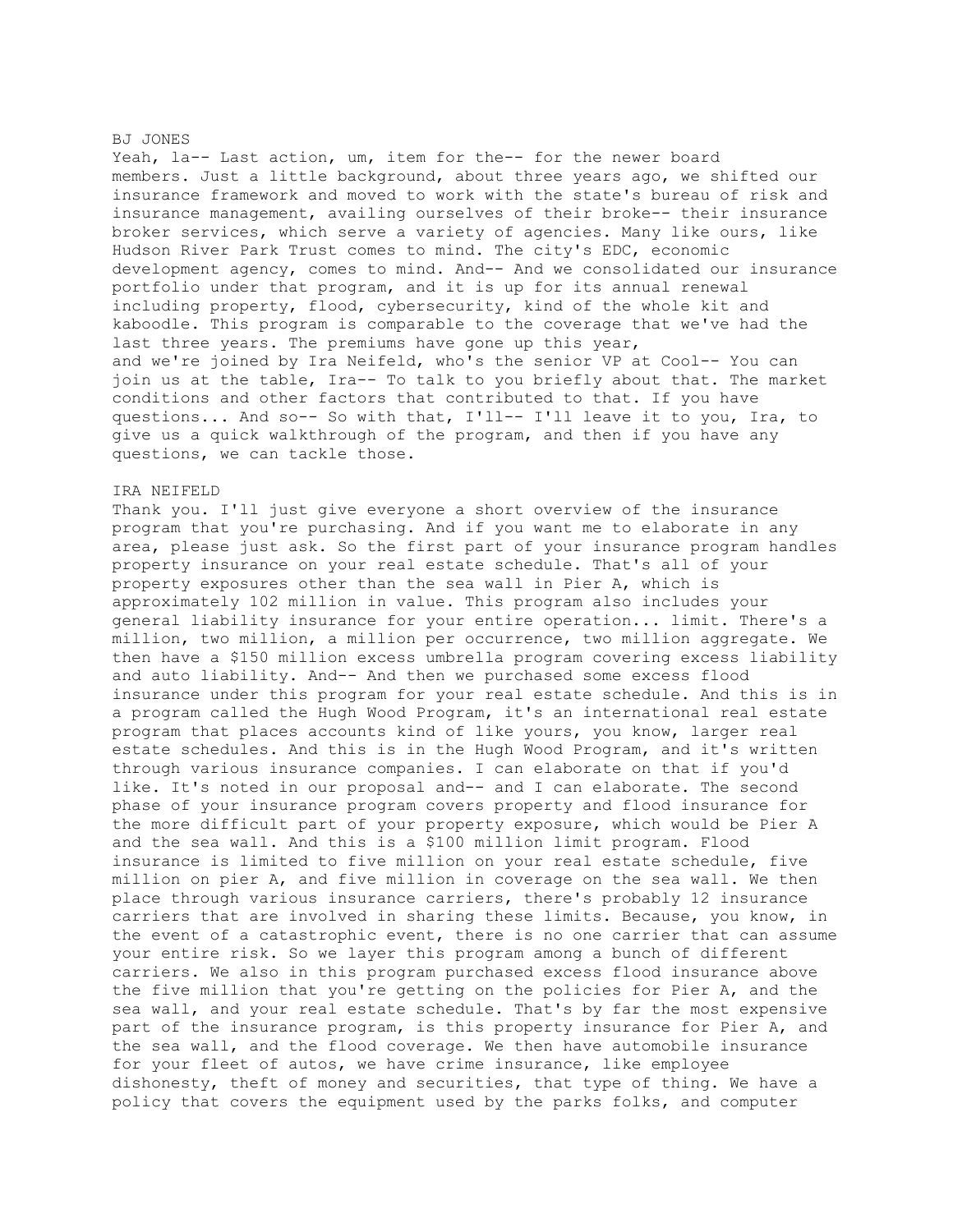equipment. We then have an equipment breakdown policy that covers the properties at-- Or that covers Pier A only... Pier A. We have something called a TULIP policy, that's-- That's a tenant-users liability insurance program. You have a lot of outside organizations that use your property for events, and it's a way to make sure that they have the right insurance. If they don't have their own insurance, we're giving it to them through this program. We then have a program that covers your public officials liability and employment practices liability. We also have workers compensation insurance covering all of your employees. And lastly, we have cyber liability insurance which we put in place a few years ago. So that-- That's just an overview of the insurance program. Costs did go up this year on the general liability insurance through the Hugh Wood Program. General liability premiums go up and down, it depends really on your overall claim activity. And this year, there was an increase in the premiums for the-- for the general liability portion of the Hugh Wood Program. The property flood program did experience an increase this year, including the excess flood that we purchased. And that's a function of the market, you know, flood insurance became very expensive up here after Sandy. In the subsequent years after Sandy, premiums went down actually quite a bit. That's kind of how the insurance market works. When nothing happens for a few years, premiums for things like flood and earthquake tend to go down. Last year was a tough year for catastrophic events, flood in particular. You know, we had several large, major storms that we all know about. And that-- that has dramatically affected the flood market. So prices are going up in flood. And that-- that's just an overview of the program. I'll elaborate if anybody has any questions.

## DENNIS MEHIEL

Uh, just so I can understand. Let's use Pier A. We have multiple layers of flood coverage there. So there was a certain amount of coverage embedded in the-- in the-- in the basic policy for Pier A. And then we would be purchasing an incremental five million?

IRA NEIFELD Right.

DENNIS MEHIEL On top of that. And then it-- Was there a third increment, did I hear?

IRA NEIFELD

So, so on Pier A, we have five million in flood coverage under the primary placement that we have.

DENNIS MEHIEL Right.

IRA NEIFELD

So we have five million. Then we buy five excess of five, so that you have a total of ten million...

DENNIS MEHIEL Okay.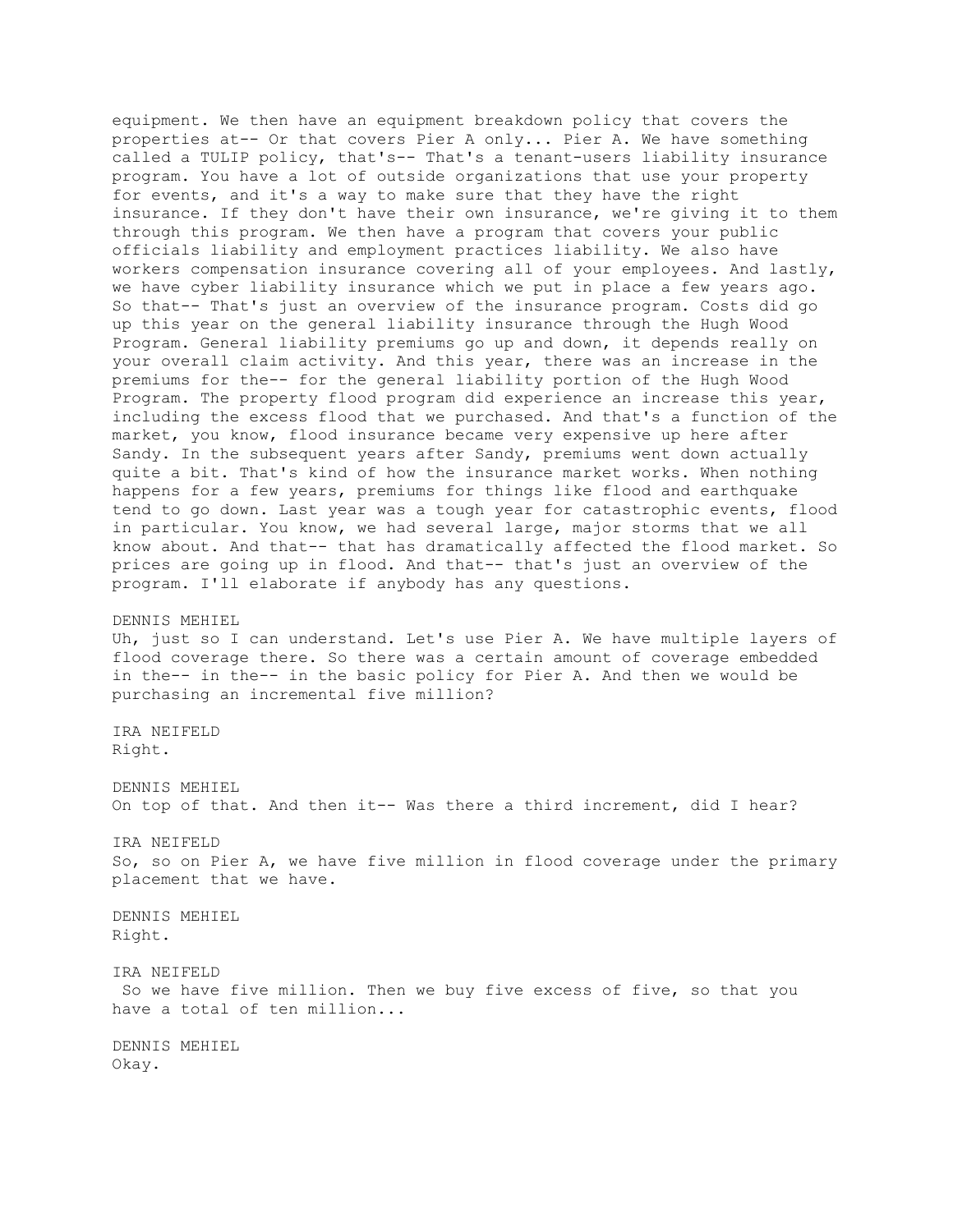IRA NEIFELD At Pier A. On your general property schedule-- that's all of your leased and owned locations-- other than the sea wall and other than Pier A, there is-- there is the five million in basic, there's the five million in flood coverage. And then we purchase, as part of the Hugh Wood Program, they give you ten million excess of that. So you actually have 15 million in coverage for your general property schedule not counting Pier A and the sea wall. DENNIS MEHIEL Right. And Pier A is discreet by itself? IRA NEIFELD Yes. Yes, sir. Yes, exactly. LESTER PETRACCA 10 or 15? DENNIS MEHIEL Ten at Pier A, 15 everywhere else. IRA NEIFELD Pier A-- Pier A is ten. Five million on the primary flood program, and then we buy five million excess. LESTER PETRACCA And then your all risk is 15? IRA NEIFELD Correct. LESTER PETRACCA Okay. DENNIS MEHIEL In the aggregate. IRA NEIFELD Yes. DONALD CAPPOCIA So as an example, if we-- if we had a storm worse than Sandy, and we instead of, you know, losing part of the sea wall, the water came in, damaged parks... Our-- our limit is-- is \$15 million? IRA NEIFELD Yes, well, that's part of the sea wall, and so that would be ten million in coverage. So we have five million in coverage on the sea wall, and then we buy the five excess of five for the sea wall and Pier A. So you have ten million in flood for the sea wall. DONALD CAPPOCIA What were our claims in Sandy? We had substantially higher claims than 15.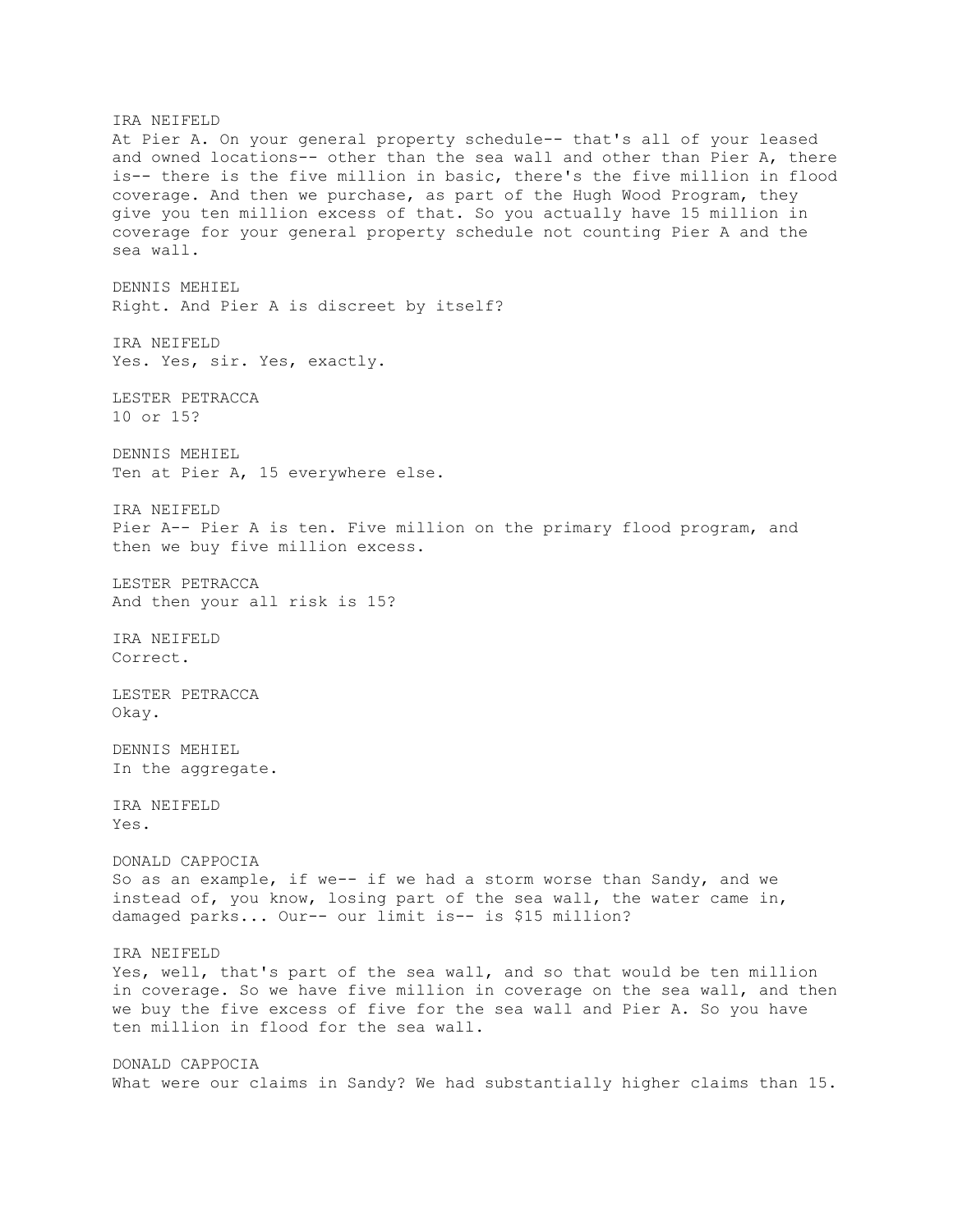GWEN DAWSON We-- we had for the ball field and the community center, it was-- it was-it was north of seven million, seven and a half million for those two properties. DONALD CAPPOCIA Uh-huh. And what about the sea wall? Didn't we lose the-- Didn't we lose the power in the street lights? The street lamps? GWEN DAWSON Yes, we had... Do you remember what that was? I think maybe another six million, probably? MAN I think in total we had about 13-14 million. DONALD CAPPOCIA Right. In claims. MAN In claims. And we got from insurance, I believe, nine or ten million, and we got... DONALD CAPPOCIA The balance from FEMA. MAN FEMA. DONALD CAPPOCIA But if it got worse than that, then we'd be looking at much more than \$15 million. MAN Possibly. DONALD CAPPOCIA Right? I mean... PAM FREDERICK Unless the resiliency... (overlapping chatter) MAN I-- I think it's hard to estimate what the total damage would be. DONALD CAPPOCIA Yeah, no, it is. You're right, you're right. You can't know. MAN 'Cause it-- it depends if the electrical's out or...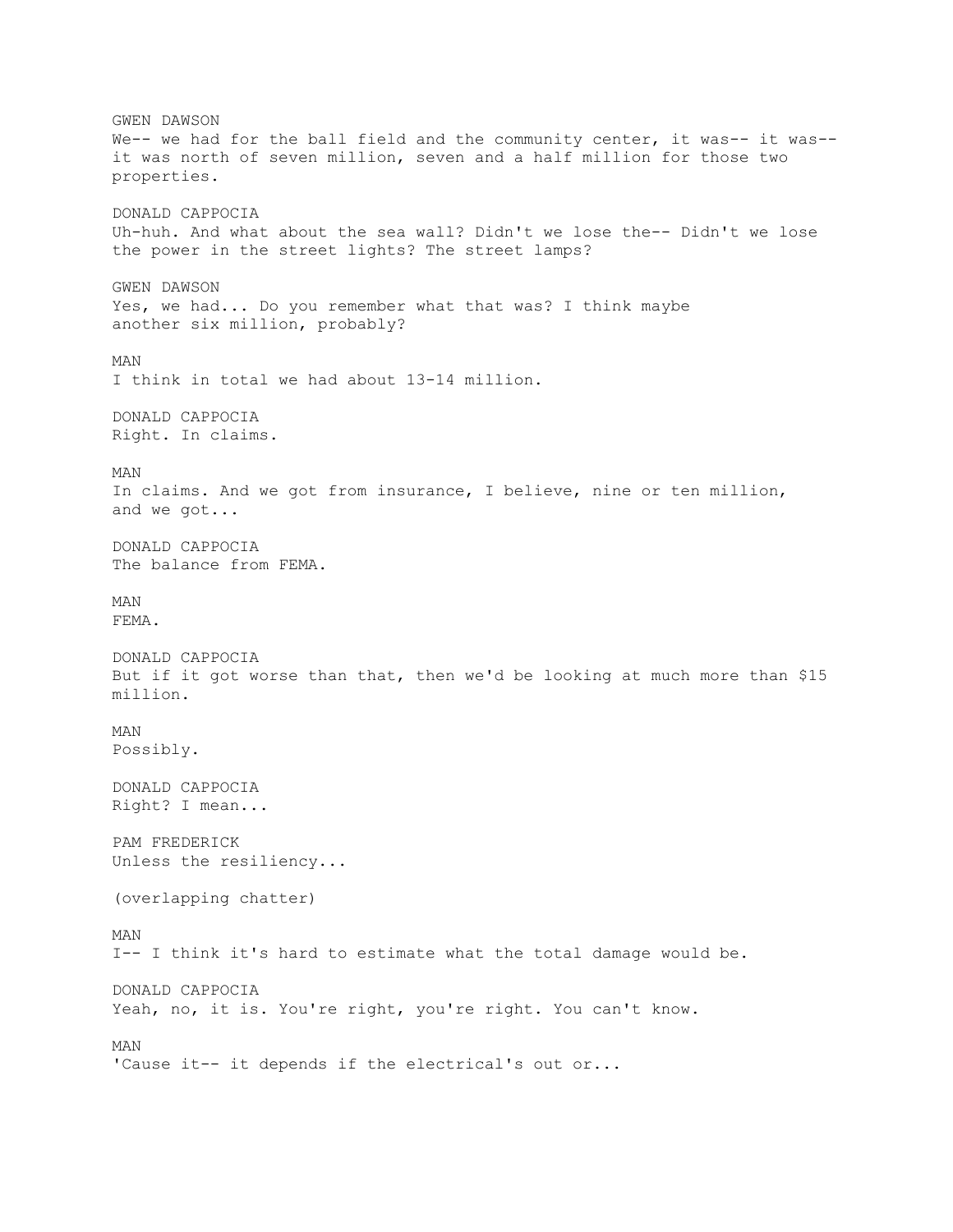DONALD CAPPOCIA Mm-hmm. MAN Whatever it could be. DONALD CAPPOCIA Right. ABBY GOLDENBERG Ira, just the be clear, the ten million total sea wall policy is for damage incurred to the sea wall itself. IRA NEIFELD Yes, correct. ABBY GOLDENBERG If there was resulting damage to other assets of the authority, that would be covered under our general policy. IRA NEIFELD Correct. ABBY GOLDENBERG And it's-- that's the \$15 million limit. IRA NEIFELD Correct. ABBY GOLDENBERG And that's per, um... IRA NEIFELD Per occurrence. ABBY GOLDENBERG Per occurrence for the entire rest of the... IRA NEIFELD Right, now, just so you know, you know, excess-- So you buy ten million on the sea wall. If you wanted to explore additional limits, that is available on the market. Not as cheap as it was maybe a year or two ago, but that is available on the market if you'd like us to explore that for you. ABBY GOLDENBERG But in Don's hypothetical where the sea wall is damaged and there is... DONALD CAPPOCIA Parks are damaged. ABBY GOLDENBERG Damage sustained to the parks, we would then trigger the-- the coverage for the sea wall at a total of ten, plus a total of 15...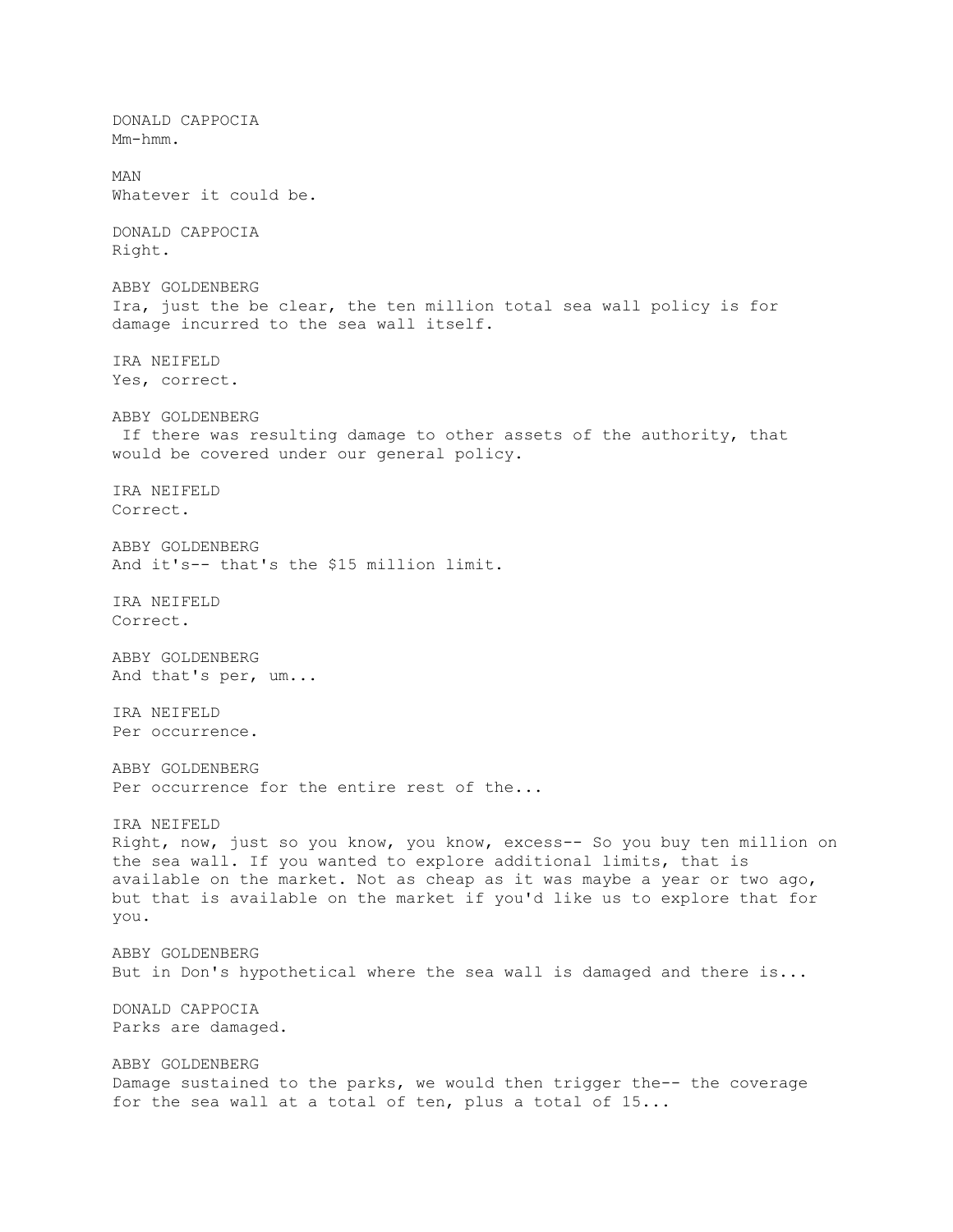IRA NEIFELD Correct. ABBY GOLDENBERG For any damage incurred to our parks or other real properties. IRA NEIFELD We're buying in, and you have over 100 million on the other properties. LESTER PETRACCA I think the real question is is whether 15 million all risk, as Don points out, is sufficient. DONALD CAPPOCIA Is enough. LESTER PETRACCA God forbid we have another storm. Why not quote it in \$5 million increments and come back to us with a number if that's... DENNIS MEHIEL That's what I'd like to see, mm-hmm. Yeah. IRA NEIFELD We can do that. LESTER PETRACCA Yeah. Great. DENNIS MEHIEL Well, we don't have a whole heck of a lot of time, do we? Don't we have coverage that expires at the end of this month? DONALD CAPPOCIA Yeah, June 30th. BJ JONES We combine-- we combine this coverage, and then come back with supplemental coverage. Or-- or... move forward on it. This is, um... DENNIS MEHIEL All right, so you're saying, Lester, you're saying we'll do this? LESTER PETRACCA Bind this, and then see when the quote comes in... DENNIS MEHIEL And then maybe we add to it. LESTER PETRACCA Right, yeah. DENNIS MEHIEL Okay.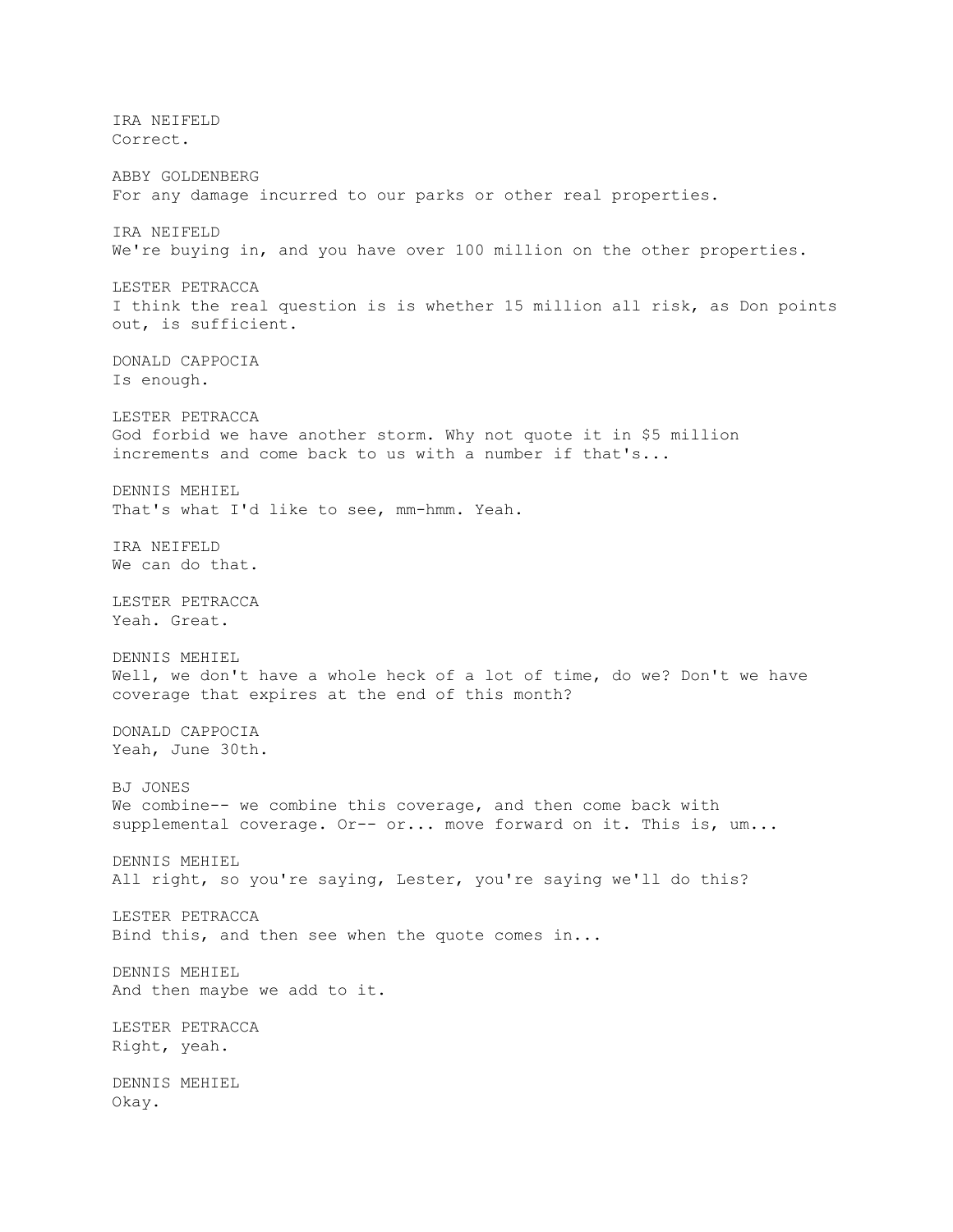IRA NEIFELD We can do that, yes. DONALD CAPPOCIA As you add to it, it's much less expensive, right? As you... IRA NEIFELD Right, exactly. LOUIS BEVILACQUA Once you climb up, yeah. DENNIS MEHIEL So just-- just for clarity, though, so I can... Abby, you were asking, you were making the points that I had in my head. So, we have a storm. As a result of the storm, we have a flood. Flood breaks the sea wall, okay, we got ten million just sitting there on the sea wall just about that damage. IRA NEIFELD Right. DENNIS MEHIEL Now the water came in, it damaged other stuff. The ball fields, the community center, stuff got flooded. We got 15 there for floods. IRA NEIFELD (indistinct) DENNIS MEHIEL Are we-- Of our \$100 million in coverage... IRA NEIFELD Yeah, but you're not buying 100 million of flood. DENNIS MEHIEL Right, so what we're-- I just wanna be clear. So irrespective of the nature of the damage or its location, if it's tracked back to a flood, we're at 15 million, period, paragraph other than the sea wall and other than Pier A. IRA NEIFELD Right. DENNIS MEHIEL Specific silos of damage and activity. IRA NEIFELD Correct, yes. LESTER PETRACCA And it's costing you about \$44,000 per million.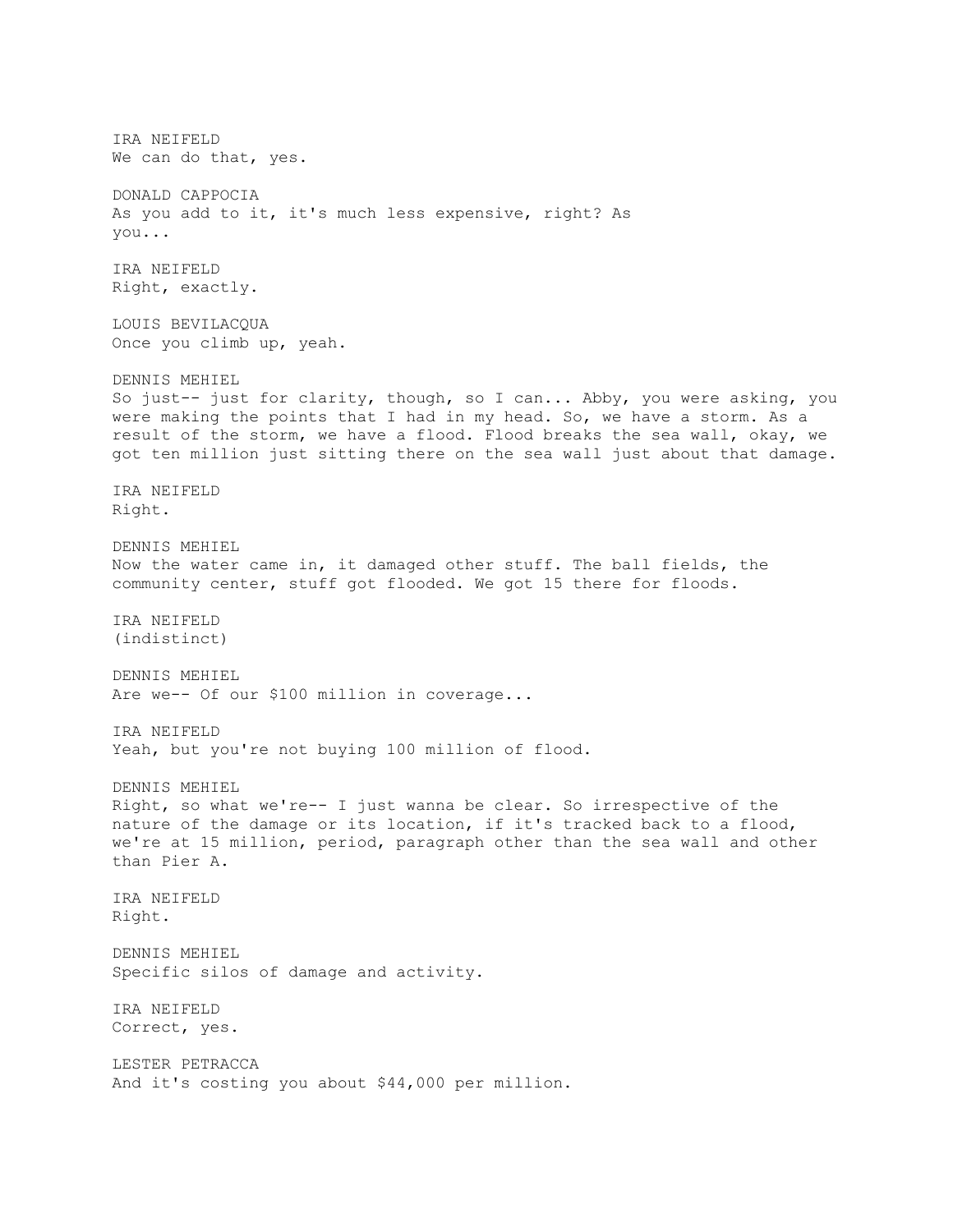DENNIS MEHIEL So... LESTER PETRACCA Right? IRA NEIFELD Yes, and it does get less expensive-- LESTER PETRACCA As you climb— DENNIS MEHIEL Yeah, no, through the increments are gonna be-- are gonna be lower. IRA NEIFELD Yeah, 'cause the chances of a claim hitting those limits are less. DENNIS MEHIEL Yeah, I'd-- I'd-- we'd like to see that \$5 million increments. IRA NEIFELD We can do that for you. DENNIS MEHIEL Because I suspect that... IRA NEIFELD I think we can do it for you. DENNIS MEHIEL Prudence would push that... LESTER PETRACCA They would love to do that for us. (all laughing) CATHERINE MCVAY HUGHES I-- I also just wanted to note for the NFIP, the National Flood Insurance Program, that in Washington D.C. right now, they're talking-- I mean, you should tell us-- that FEMA is undergoing negotiations in Washington D.C., and that the NFIP is bankrupt. So that's an additional risk, if there was to be another Sandy-like storm. IRA NEIFELD Correct. So, um, you know, I think you read in the news when budget reconciliations come up, you know, the funding for the National Flood Insurance Program is administered by FEMA, but it always runs out of money. And every time there's a major event in the country and we all see it on the news, they run out of money quickly. And FEMA authorization comes up more than once a year in Congress. It's always been authorized, but there certainly is no guarantee. And then you do have some FEMA flood insurance on some of the properties, especially the ones that FEMA

reimbursed you on. They required that you purchased FEMA's insurance, or

federal, you know...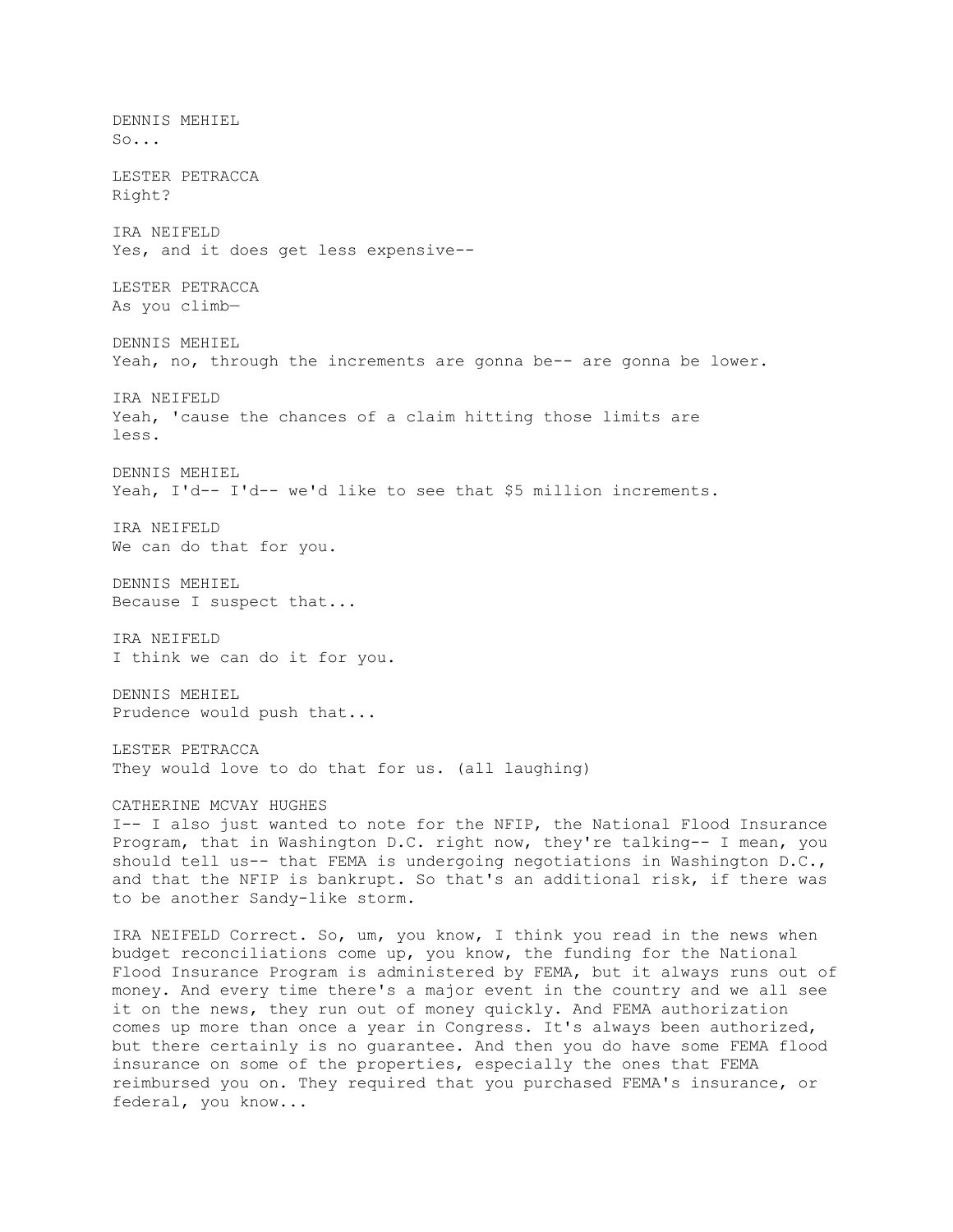DENNIS MEHIEL All right, I-- My strong feeling is that by the next board meeting, we should be looking at what the incremental cost what might be, because I'm just nervous about those numbers. BJ JONES Yeah, and if we get the numbers beforehand, I can circulate them. DENNIS MEHIEL Yeah, we'll run around the board so we know where we're going. BJ JONES Yeah. DENNIS MEHIEL All right, do we have a motion on renewing the insurance? BJ JONES Louis has a question. DENNIS MEHIEL Question? Go ahead, Lou. LOUIS BEVILACQUA (indistinct) We're gonna do a public offering of bonds at some point. First question all directors in office ask me when I'm in the corporate world is, "What's the coverage for the officers and directors if there's a misstatement in the prospectus, et cetera?"Do we have anything that covers officers and directors liability with respect to securities laws or any other kind of issues that... BJ JONES This would fall under the public officials'-- IRA NEIFELD Yeah, you have public official liability. LESTER PETRACCA Is that 102 million? IRA NEIFELD No, the limit-- that's, um, no. That's-- ABBY GOLDENBERG 15 million. IRA NEIFELD That's 15 million. You have a 15 million limit for public official liability. LESTER PETRACCA (overlapping chatter) Shared?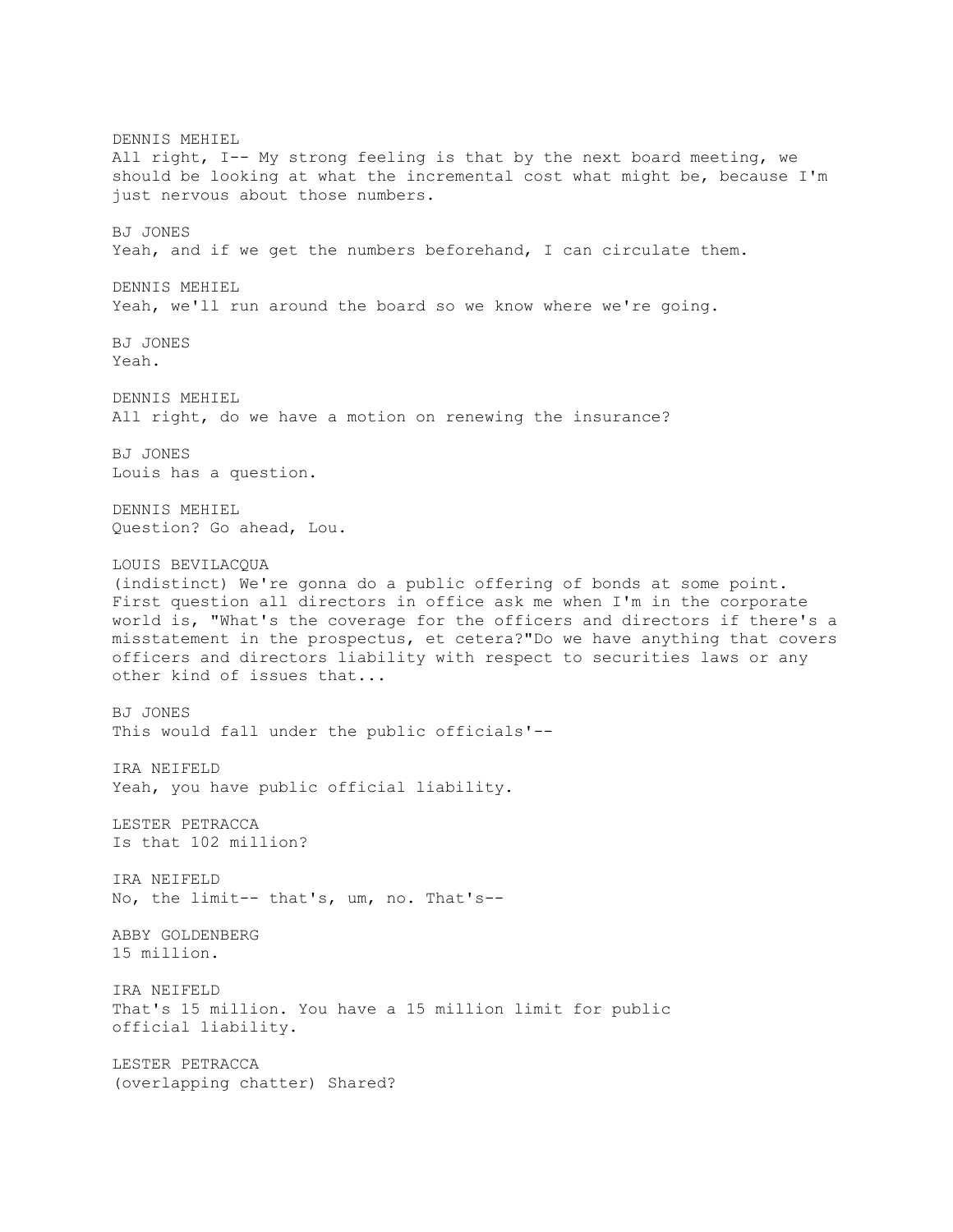IRA NEIFELD Yes. LOUIS BEVILACQUA That would cover half of the legal fees, probably, so... (laughter) (overlapping chatter) DENNIS MEHIEL Well said. LOUIS BEVILACQUA Then you'd need more regular insurance. LESTER PETRACCA Forgive me, I'm sorry. Too much coffee. DENNIS MEHIEL All right, any other questions or comments here? Do we have a motion? DONALD CAPPOCIA So moved. DENNIS MEHIEL Moved. Second? CATHERINE MCVAY HUGHES Second. DENNIS MEHIEL Second by Cat. MAN Thank you. DENNIS MEHIEL Approved? LESTER PETRACCA To Lou's point, does the state hold us harmless, as well, as directors? DENNIS MEHIEL Damned if I know. LESTER PETRACCA I think... No, I think they might. DONALD CAPPOCIA I wouldn't count on the state. LOUIS BEVILACQUA I've never seen anything about indemnification.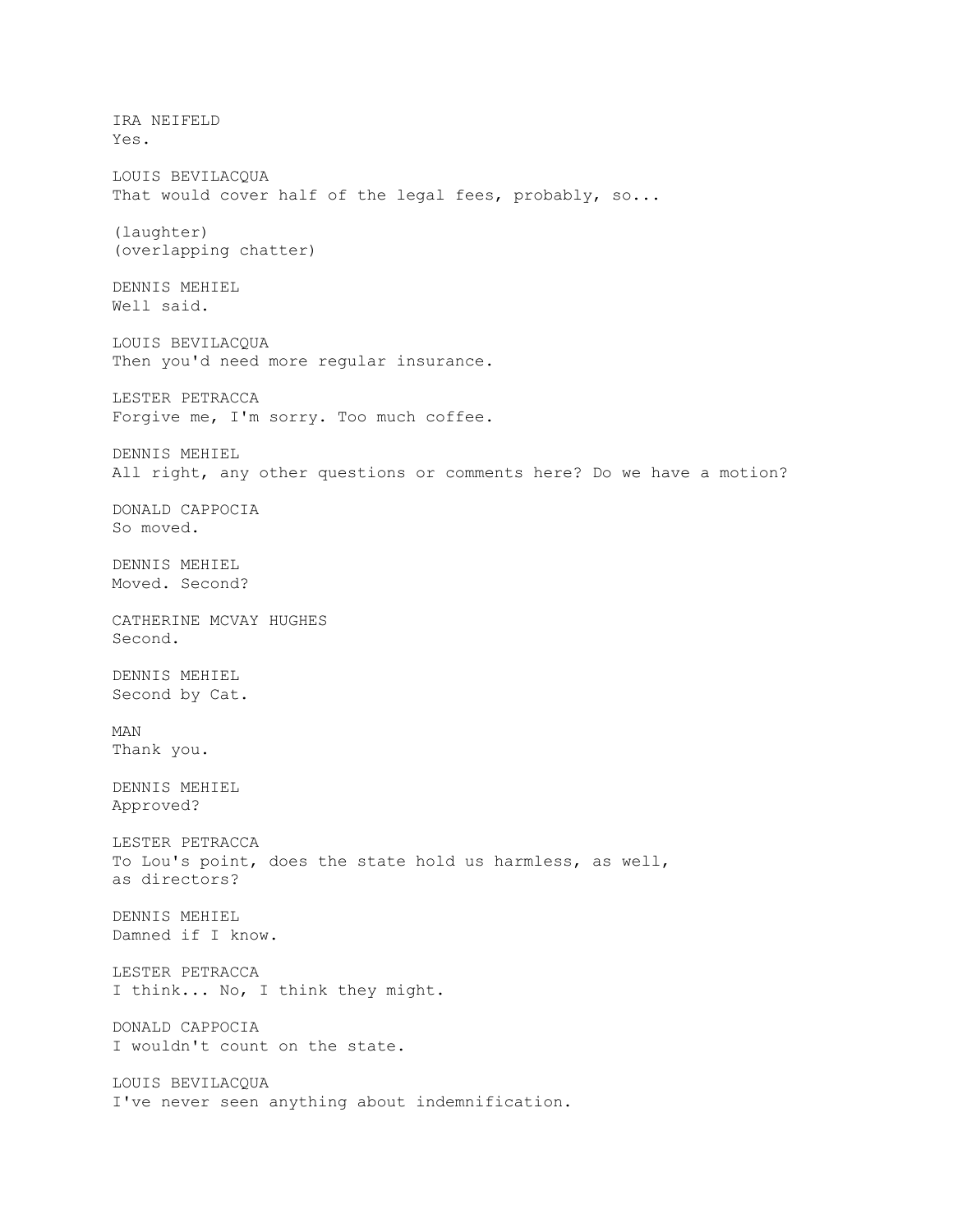ABBY GOLDENBERG Well, there's indemnification provisions in our bylaws. LESTER PETRACCA I think so. ABBY GOLDENBERG I haven't thought about them in the context of this particular question, but I should follow up on that. There are indemnifications... LESTER PETRACCA I think we do, that's my recollection. ABBY GOLDENBERG Yeah. LESTER PETRACCA I thought I looked into it. ABBY GOLDENBERG Although it's not the state, it's the authority indemnifies... LESTER PETRACCA Okay. ABBY GOLDENBERG Employees. DENNIS MEHIEL Indem-- Indemnifies the individual members. ABBY GOLDENBERG Right. LESTER PETRACCA And I think that we're... ABBY GOLDENBERG That's-- That's my recollection. I know that there's a section in the bylaws-- DENNIS MEHIEL Abby-- LESTER PETRACCA Would you circulate that provision? DENNIS MEHIEL Yeah, I was gonna say... ABBY GOLDENBERG Absolutely.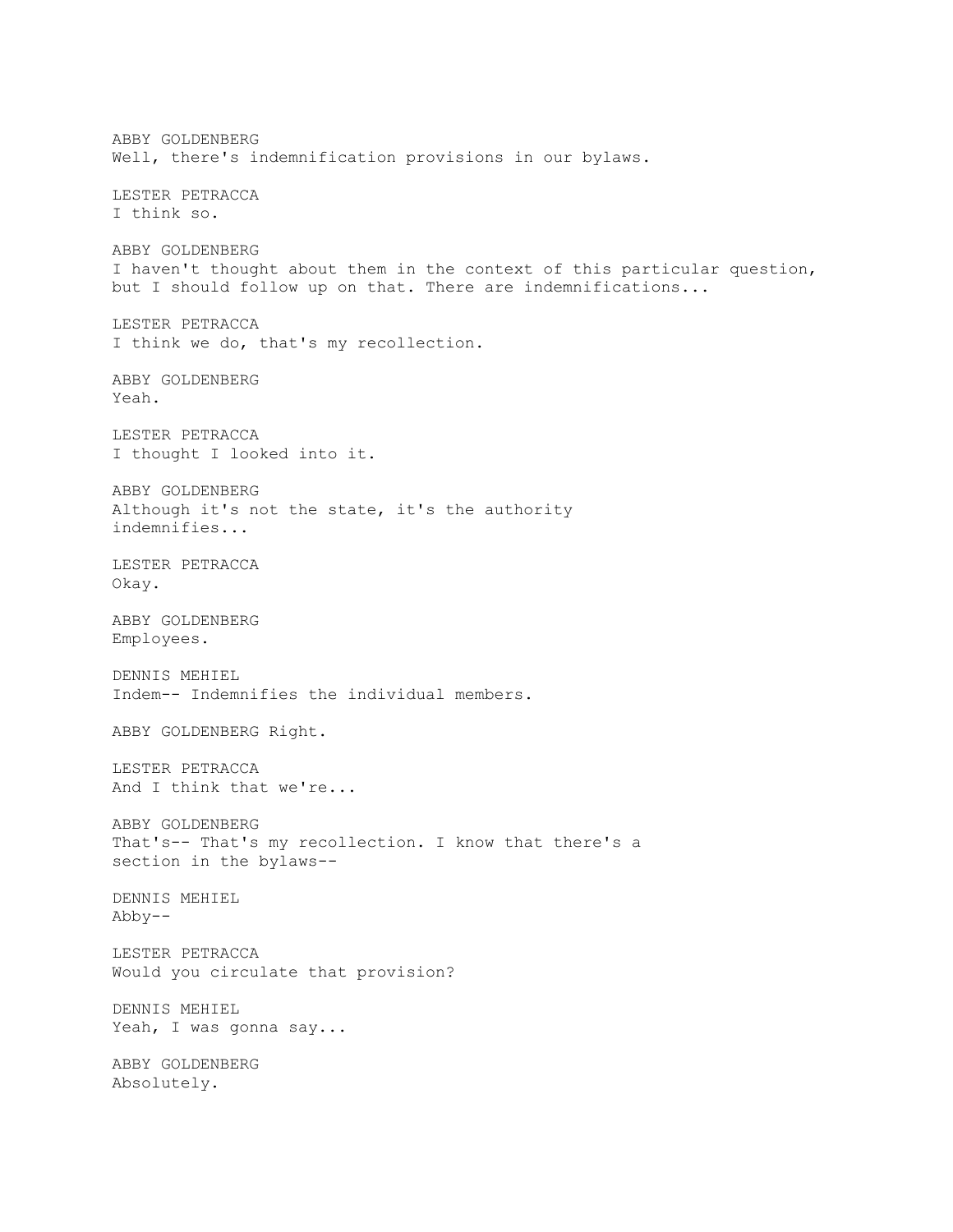DENNIS MEHIEL Circulate a memo around to everybody exactly what we have, what we don't have, what the limits are, how it works. Okay, um, we're ready to go into executive session. I'm gonna make a comment or two before the executive session. This will be my last board meeting here at Battery Park City Authority. I've been here six years, and, um, I've enjoyed it. I really have. We have... not to pat myself on the back, but I think it's fair to say the organization has evolved a little bit over these six years. I've been pleased and just gratified to be part of it in executive session. Now, we have a-- we have a vacancy on the board. And I will share with you, if you haven't heard already, that the governor has nominated Martha Gallo to return to the board. You will recall that last year, the state passed legislation that mandates at least two members of the authority board should be residents of Battery Park City. And that's something that's been important to the residents, it's been important to their representatives, the elected officials who have spared no energy in reminding me of this requirement for quite some period of time. And it did go through, we have it. And then we have, I think, I would-- It's fair to say that we have already two members who technically are not, I guess, residents of the authority, but long-time members of the downtown community and very intimately familiar with the authority, its operations, its activities, and its impact on the community at large. So I feel quite relaxed about departing in the sense that I think the organization's in good shape. I'm... I wanna just say very specifically that I think our relatively recent elevation of BJ to be president of the authority is... was... we did the right thing. And the more that I've worked with BJ over these last several months a little more closely than I had before, has instilled in me great confidence. For that reason, and we'll see what the members do, we're going to d-- These are personnel matters, so we're gonna discuss them in executive session. And if the members have anything that they wanna do or vote on, we will do that in a public meeting after executive session. But a lot of times, all you folks don't want to wait around an hour while we chew... talk about all this stuff. And then, all we do is generally come back and adjourn. I will say that when I arrived, the then-members of the authority voted to change the bylaws of our organization and permit a member to also be a member of the staff. So I had myself appointed chief executive officer, right? And that was, I think, at the time, was really the right thing to do. It was important for a variety of reasons. There was a little bit of turmoil and so on down here. And my experience on a previous board, I had learned that by the time things come to the board, an awful lot of what can happen or not happen, or be talked about or be understood, that the staff work is generally so comprehensive, detailed, and frankly, thorough. And it needs to be, because we are dealing with taxpayer dollars. This is not a private enterprise, it's not a business. This is public money, we have responsibility to the public and, as a result, the culture. And I will say that that culture was here when I arrived, and we have continued to foster it, is to be quiet diligent. But I-- I thought that because we were contemplating significant changes, and that's before Sandy hit, by the way, which was about 30 or 45 days after I got here. Remember, Don? We got the hurricane. But I thought it was important for me to have the more granular and focused involvement in a variety of issues, and particularly as we were contemplating major reorganization of the structure of Ba-- of the Battery Park City Authority, that I be a member of the staff. And so by the time that we would bring things to the board at monthly meetings, I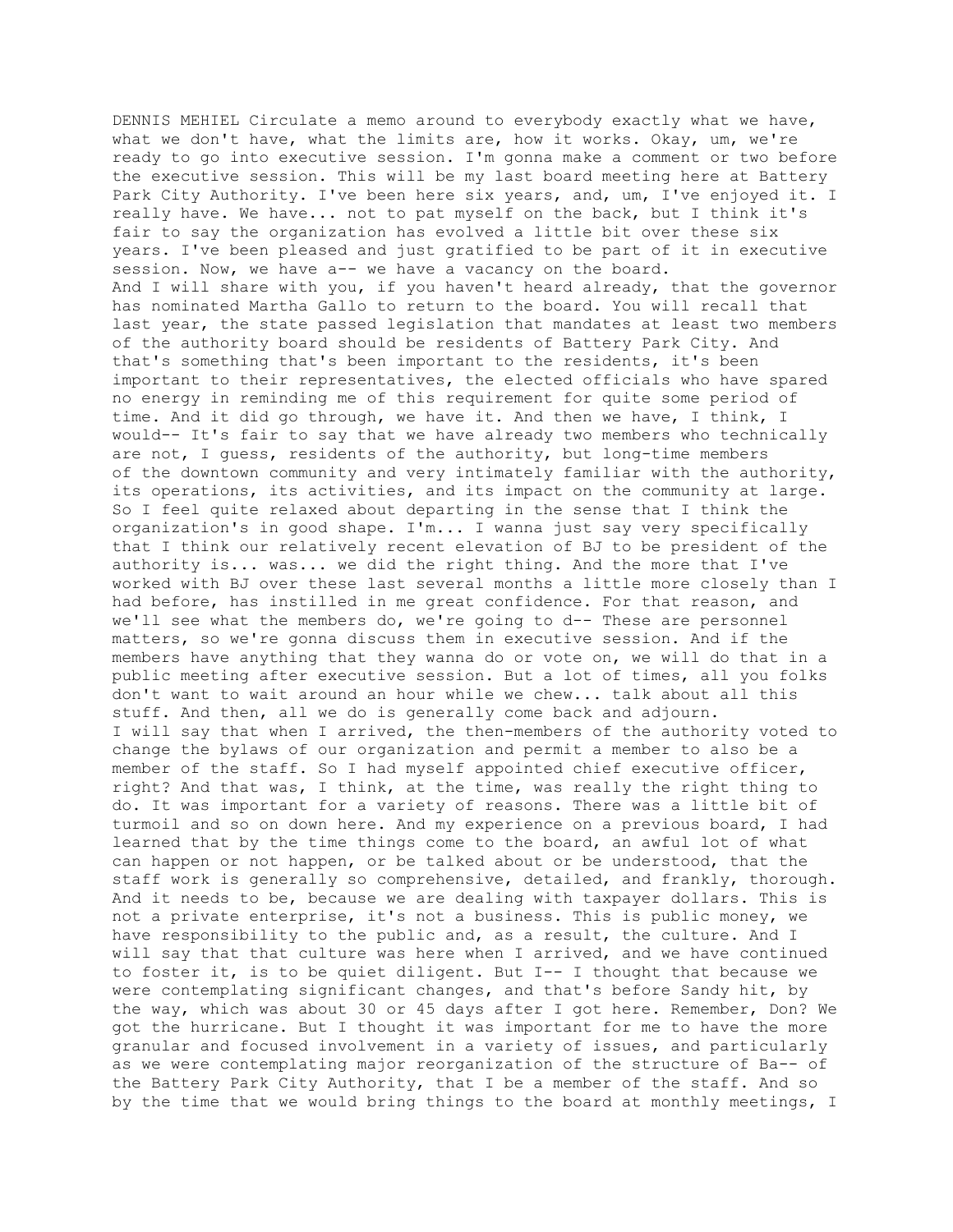would be in a position to talk with my colleagues in a more informed way. And even, from time to time, in between meetings we would talk, either singularly or one or two of us. But I will tell you that over the last year or two, and certainly over the last several months with the new leadership, my staff involvement, as opposed to my involvement as a member of the board and as the chair, has diminished substantially. It's just not needed. So I don't know what the members are gonna do because the one thing that I've learned a long time ago is the guy going out the door has the least amount of influence on what people are gonna do after he's gone. (laughter) But it would be my suggestion that... the role of chief executive officer be put back down to staff, and that BJ should be the CEO and President, and the COO can go moribund into a pigeonhole somewhere until we think we need him. So that's by way of information, and I just wanted to share it all with you. And I want to thank everybody here who's new, old, in the middle, been here a long time, been here a short time. I just really appreciate everybody's effort, commitment to the organization, your integrity, and frankly, your competence. So I just wanted to say thank you.

DONALD CAPPOCIA Dennis-- (clears throat) I want to jus-- I think I may be the only member who was here when you were...

DENNIS MEHIEL You preceded me.

DONALD CAPPOCIA

You were running the place, and it was extre-- you know, it was exceptional. And you did an amazing job while you were doing it. And I learned a lot from you in the course of that, and all of the members did at that time. And of course, you saved us a lot of money 'cause you did it for-- you did it for nothing while you ran the rest of your enterprises. It was pretty impressive.

DENNIS MEHIEL Well, the salary's not too large in this job. (laughter) I'll confess.

LESTER PETRACCA Thank you.

DONALD CAPPOCIA Yes.

DENNIS MEHIEL Oh, okay, appreciate that. So...

BJ JONES

And Dennis, on behalf of the staff too, I think it's hard to convey to people the-- the role you played behind the scenes, and the way you've supported us, and have informed what we've done. And you've been very supportive of our renewed approach with the community to engage them, and, you know, have pushed us as we pursue an aggressive resiliency plan, and kept us on our toes, and raised the bar for what we prepare and present to the board. And so, thank you for that.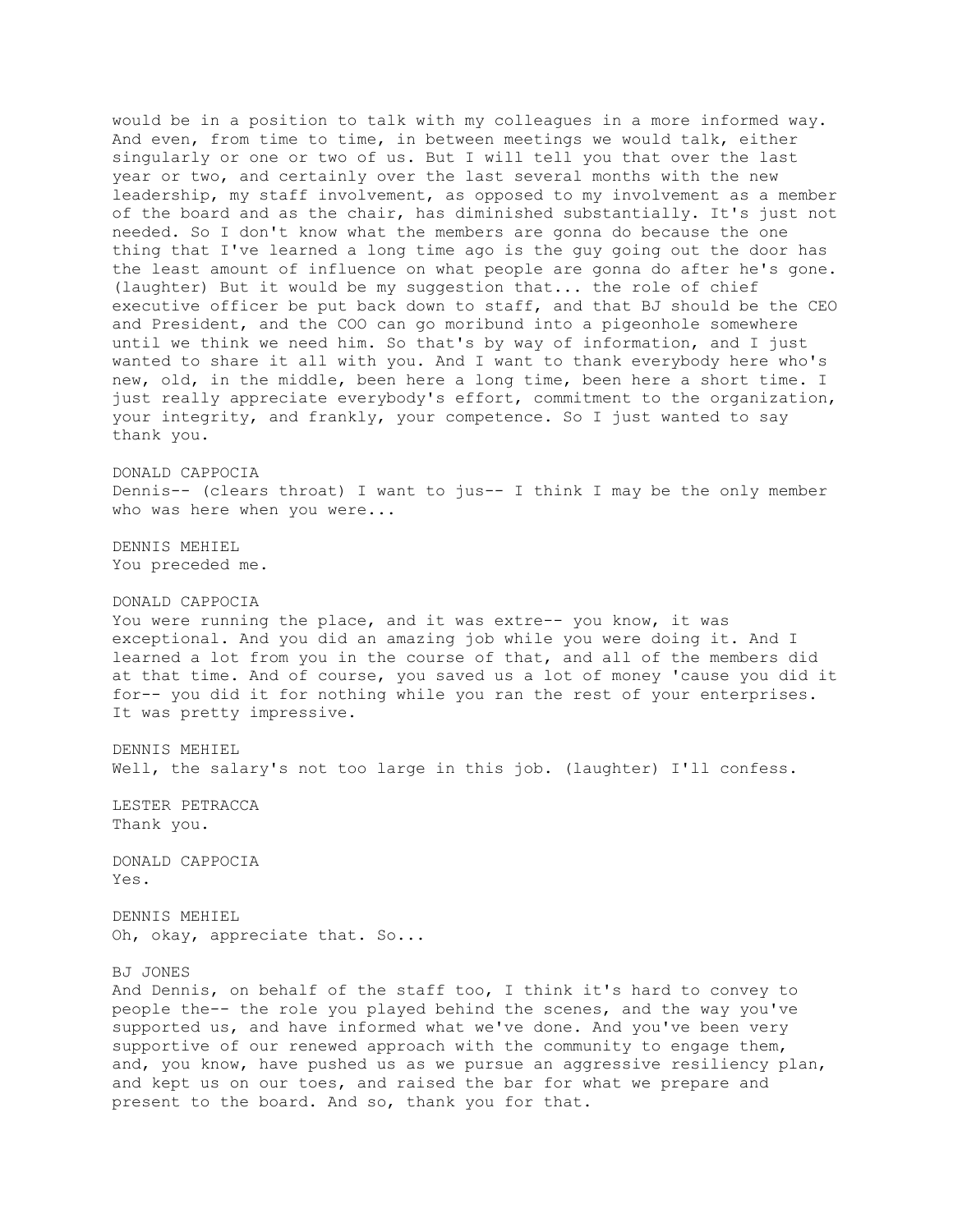DENNIS MEHIEL Okay. CATHERINE MCVAY HUGHES Yeah, I want to thank you too, Dennis. (applause) DENNIS MEHIEL Can I have a motion to go into executive session? DONALD CAPPOCIA So moved. ABBY GOLDENBERG I just-- Just for the record, to be clear, the subject of the executive session in addition to the topics that-- BJ JONES Stated. ABBY GOLDENBERG You've stated, is that we also intend to discuss the negotiations related to the lease of real property, the publicity of which could substantially affect the value of relevant properties. Just before the members vote on executive session, I want to make sure that's also on the record as being a subject for today's executive session. DENNIS MEHIEL Okay. Good, thank you. LESTER PETRACCA Seconded. DENNIS MEHIEL We have a second. Where-- where did George go? (laughter) DENNIS MEHIEL All right, we're in executive session. Thank you. **EXECUTIVE SESSION IN PROGRESS** DENNIS MEHIEL All right, we're back in public session and, um... ABBY GOLDENBERG Pat, you're the slow one. MAN Sorry. (laughter)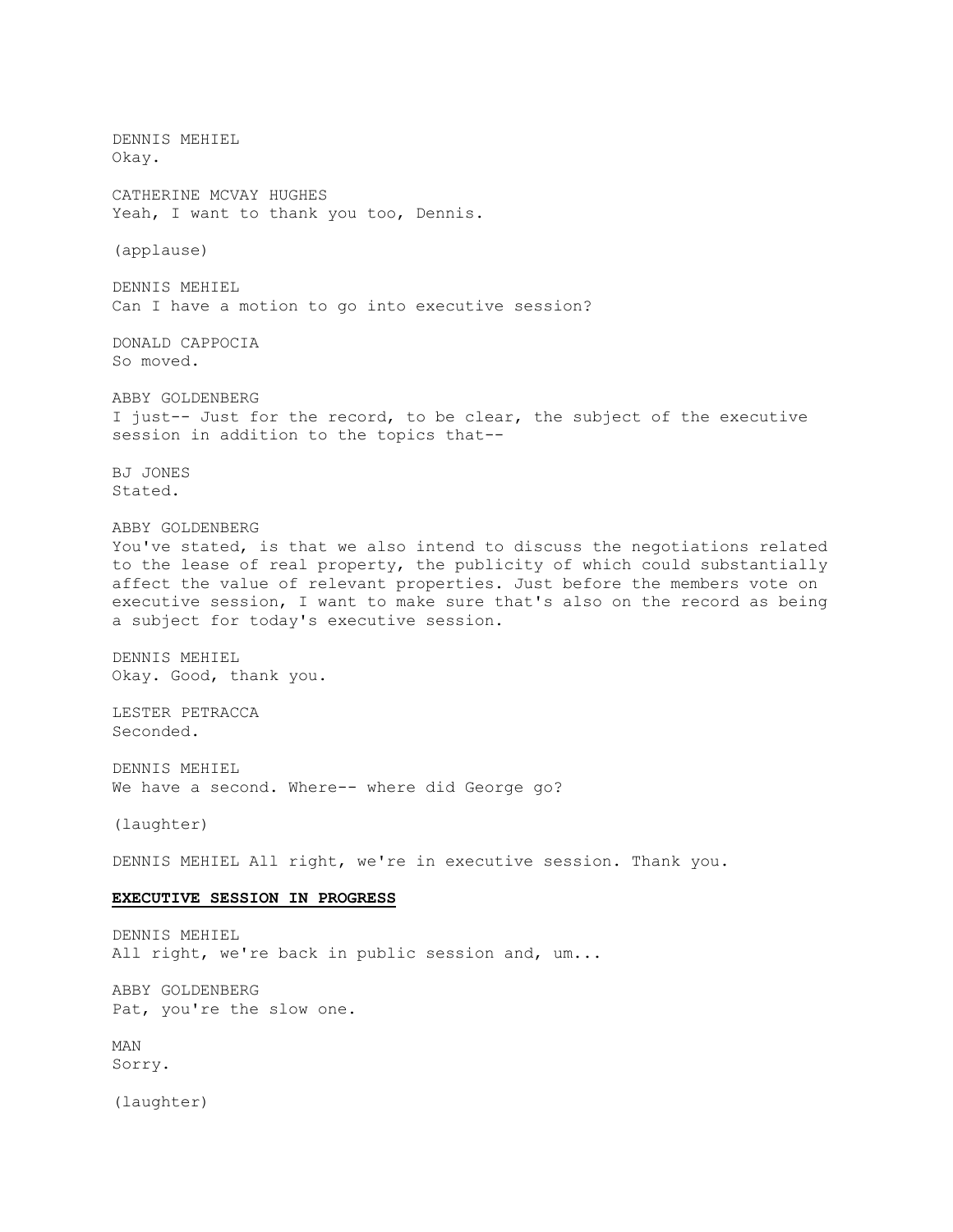DENNIS MEHIEL Now we're back in public session? BJ JONES We're live. DENNIS MEHIEL Or at least, let's say we're projecting. We're projecting. LESTER PETRACCA Little red light. DENNIS MEHIEL Yeah. Um, so what is exactly the protocol? Do I put a motion before the board? ABBY GOLDENBERG Yep. Put up a motion, and then a vote by majority. DENNIS MEHIEL Okay. So I make a motion that the board elect George Tsunis as its chair. LESTER PETRACCA I second it. DENNIS MEHIEL We have a second. DONALD CAPPOCIA So moved. DENNIS MEHIEL So moved, second. Everybody? DONALD CAPPOCIA I mean motion, sorry. GEORGE TSNUIS Let the record reflect that I abstained. (laughter) DENNIS MEHIEL Do we-- Does that leave us at quorum? Yes, it does. LESTER PETRACCA I think it leaves us... CATHERINE MCVAY HUGHES Yes.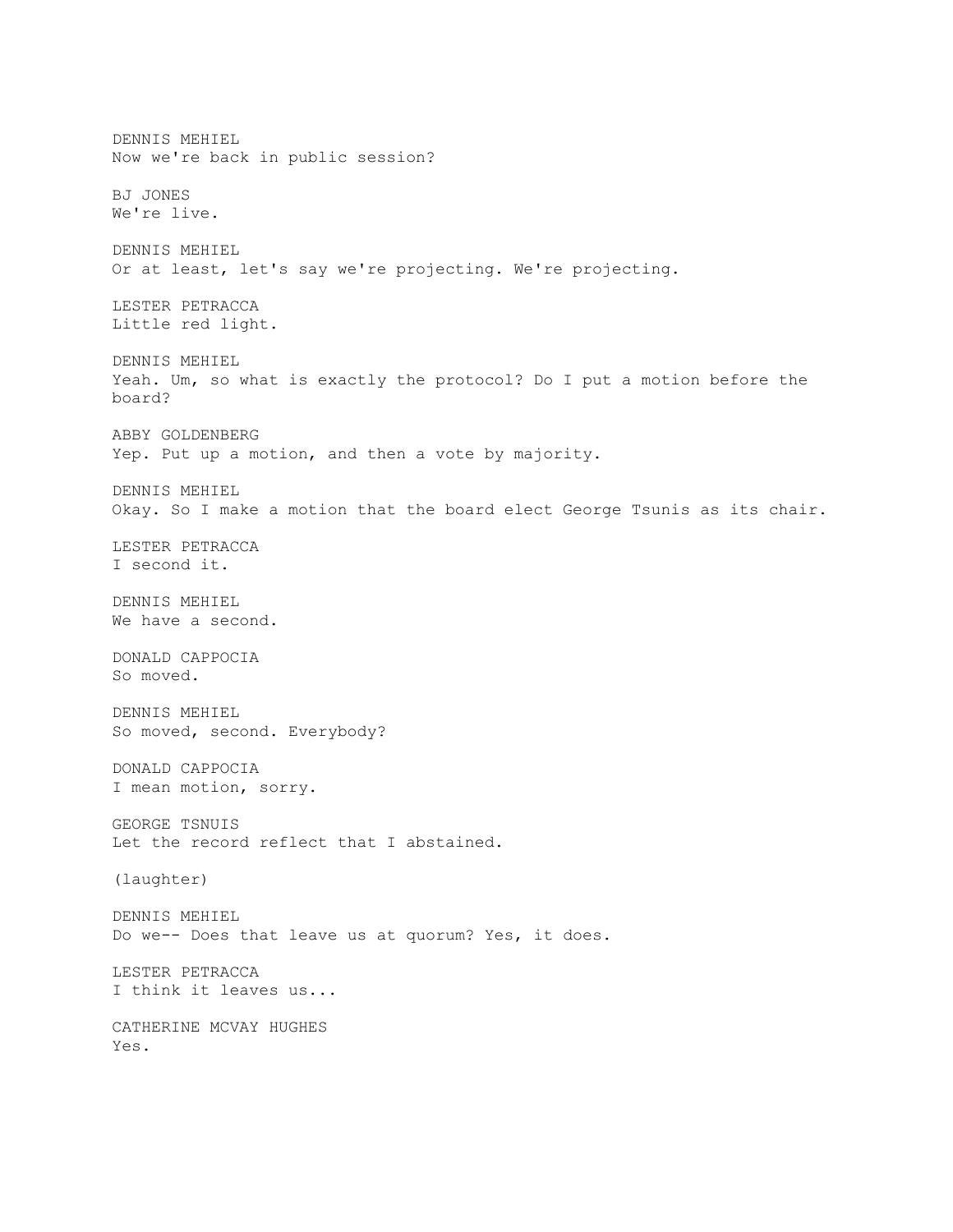LESTER PETRACCA I think it should be a unanimous decision at this point, right? Everybody voted...? DONALD CAPPOCIA Aye. LESTER PETRACCA I think the record should reflect the unanimous decision. DENNIS MEHIEL That he was elected unanimously. Does that make him the chair right this minute? Am I allowed to make another... GEORGE TSNUIS Just stay right there. DENNIS MEHIEL I'm-- I'm still on the board, aren't I? BJ JONES Effective five minutes from now. LOUIS BEVILACQUA Yeah, yeah, you're still on the board. DENNIS MEHIEL I'm still on the board. LOUIS BEVILACQUA Your-- Your motion is effective as of... ABBY GOLDENBERG The conclusion of this meeting. DENNIS MEHIEL Okay. And also, it's my recommendation that-- that we pass a resolution that the... BJ's responsibilities now include that of the chief executive officer and president. Do we stay with the COO? You want all three? BJ JONES Technically, yes. DENNIS MEHIEL Technically yes. We have to have a COO, we have to have a president, we have to have a CEO. Right now, he's two out of three and so I'd like to put a motion before the board that BJ become the chief executive officer of the authority. GEORGE TSNUIS May I be permitted to make the motion, please?